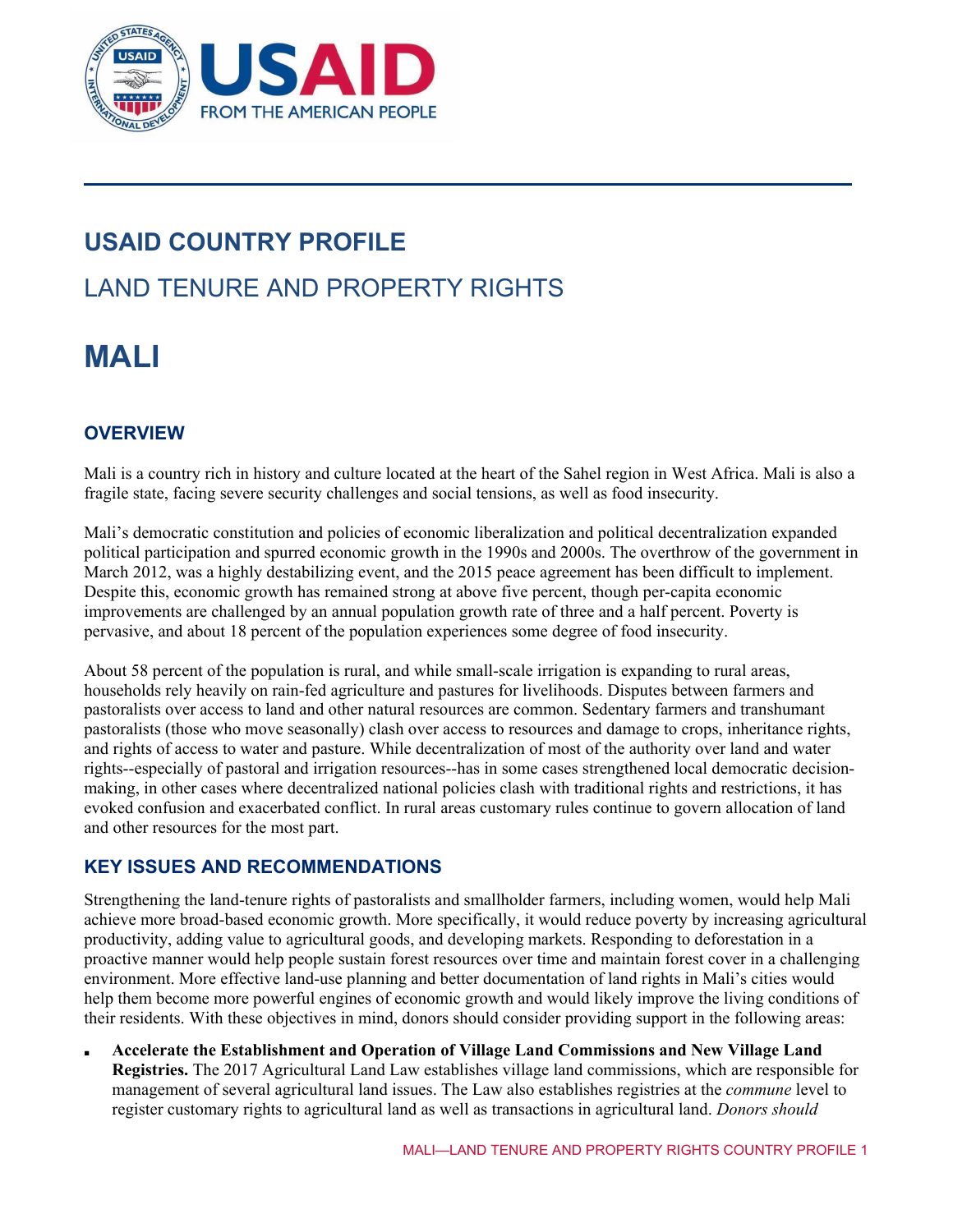*support the government in making these institutions well-functioning and sustainable across the country. A plan for ongoing capacity building will be critical to success.*

- Strengthen the Land Rights of Women. Despite having fairly equitable policy and law on their side, women continue to face major obstacles to acquiring land rights. Inheritance customs are one of the main challenges. *Donors could assist by improving women's ability to access land at the local level, which will require outreach activities to change customary norms and traditional ways of managing land rights, as well as educating local people about the rights of women in formal laws. Improving women's capacity to seek change for themselves is just as vital.*
- **Improve Urban Land-Use Planning.** There are policy and operational improvements in the sphere of landuse planning and associated regulation that could lead to more orderly development of cities, resulting in more effective delivery of electricity, transportation, water, sewer and other services. This may include improving the urban land-tenure regime to make it easier and less expensive to obtain a fully secure land title. *Donors could support research and pilot projects in this area. Full-scale programs could also be supported, depending on research outcomes and pilot efforts.*

#### PROFILE UPDATED MARCH 2020

#### FOR ADDITIONAL INFORMATION:

https://www.land-links.org/

Keywords: Mali, tenure, agrarian, land law, land reform, property rights, land conflicts, water rights, mineral rights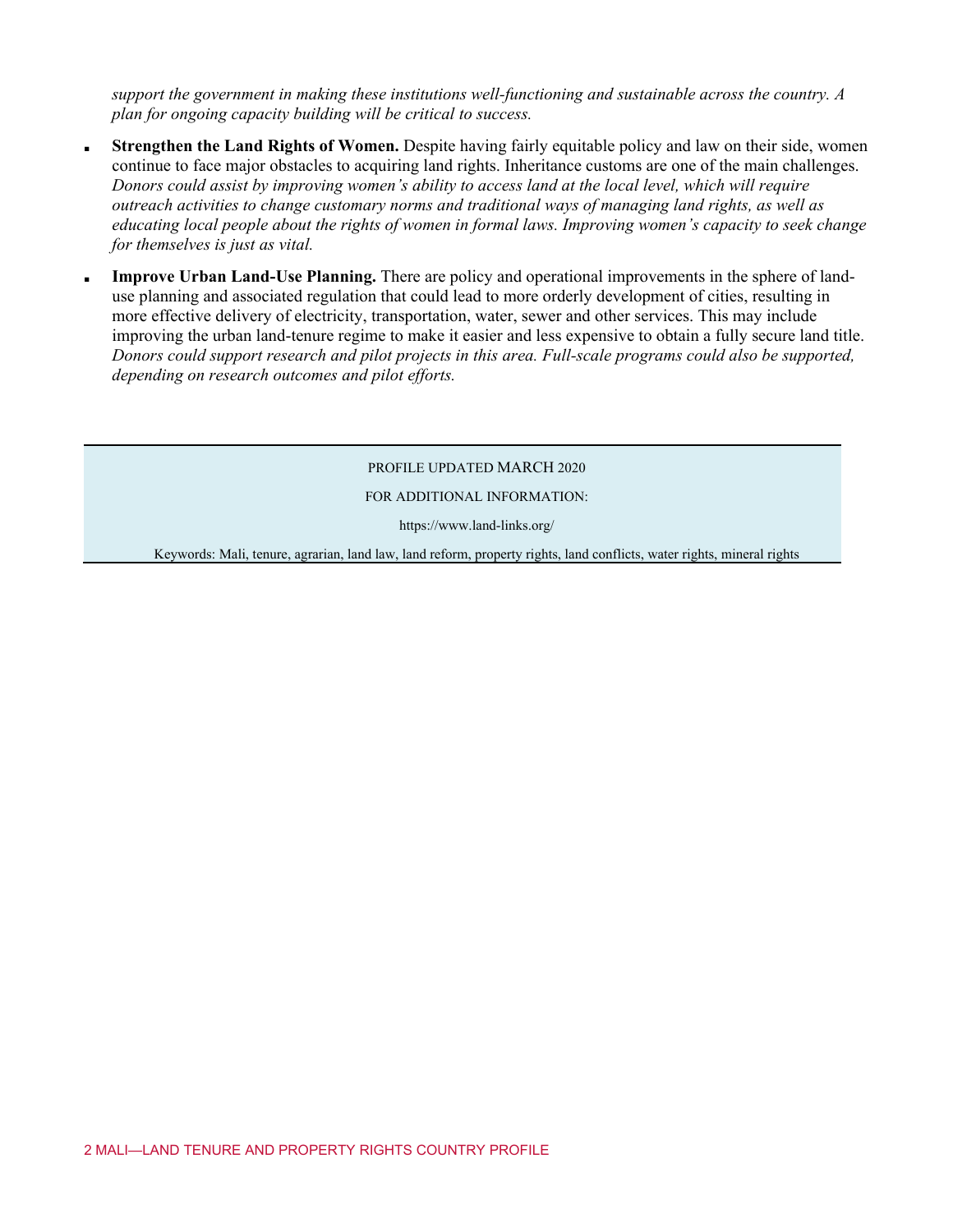#### **SUMMARY**

Mali is a landlocked West African country with an economy based on agriculture and services, with cotton, gold and livestock as the main exports. Mali ranks as one of the least developed countries in the world. In 1992, Mali adopted a democratic constitution and policies of economic liberalization and political decentralization, but in recent years it has suffered from instability.

Mali recognizes private land ownership secured through land titling and registration, but the vast majority of titled land is in urban and peri-urban areas: very few smallholder farmers or agropastoralists own the land they work on. Untitled land is owned by the state. Almost all rural land is under state ownership with customary use-rights exercised by sedentary farmers, agro-pastoralists and transhumant pastoralists.

Most urban residents do not have formal rights to their land and their tenure is highly insecure, which has a depressive effect on the amount of investment in housing and other land improvements. The 2009 census indicated that only 27.7 percent of urban households had a land title (*titre foncier*), though the percentage of owners has increased since then (exact figures are not available). The

| <b>BOX 1. MACRO INDICATORS</b>                                                     |                          |                |  |  |
|------------------------------------------------------------------------------------|--------------------------|----------------|--|--|
|                                                                                    | Year                     | <b>Score</b>   |  |  |
| Population, total                                                                  | 2018                     | 19.1 million   |  |  |
| Population ages 0-14: 15-64: 65+ (percent of total)                                | 2018                     | 48:50:3        |  |  |
| Population growth (average annual percent)                                         | 2009-2018                | 3.0            |  |  |
| Rural population ( percent of total population)                                    | 2018                     | 57.6           |  |  |
| Population density (people per sq. km.)                                            | 2018                     | 15.6           |  |  |
| Adult literacy rate, Female: Male (percent of people                               | 2018                     | 25.7:46.2      |  |  |
| ages 15 and above)                                                                 |                          |                |  |  |
| Land area (sq. km. thousands)                                                      | 2018                     | 1,220          |  |  |
| Arable land (percent of land area)                                                 | 2016                     | 5.3            |  |  |
| Agricultural land (percent of land area)                                           | 2016                     | 33.8           |  |  |
| Permanent cropland (percent of land area)                                          | 2016                     | 0.1            |  |  |
| Irrigated land (percent of agricultural land)                                      | $\overline{\phantom{a}}$ |                |  |  |
| Forest area (percent of land area)                                                 | 2016                     | 3.8            |  |  |
| Terrestrial protected areas (percent of total land                                 | 2018                     | 8.2            |  |  |
| area)                                                                              |                          |                |  |  |
| Renewable internal freshwater resources per capita<br>(cubic meters)               | 2014                     | 3,543          |  |  |
| Annual freshwater withdrawals, agriculture:                                        |                          |                |  |  |
| domestic: industry ( percent of total freshwater                                   | 2006                     | 97.9:2.1:0.1   |  |  |
| withdrawal)                                                                        |                          |                |  |  |
| Crop production index $(2004-2006 = 100)$                                          | 2016                     | 193.4          |  |  |
| Livestock production index $(2004-2006 = 100)$                                     | 2016                     | 134.9          |  |  |
| GDP (current US\$)                                                                 | 2018                     | 17.2 billion   |  |  |
| GDP growth (annual percent)                                                        | 2018                     | 4.9            |  |  |
| Agriculture: industry: services, value added (                                     | 2018                     | 38.7:19.1:36.9 |  |  |
| percent of GDP)                                                                    |                          |                |  |  |
| Ores and metals exports: imports (percent of                                       | 2017                     | 1.0:0.5        |  |  |
| merchandise exports: imports)<br>Net official development assistance (current US\$ |                          |                |  |  |
| millions)                                                                          | 2017                     | 1,356          |  |  |
| Source: The World Bank, 2018                                                       |                          |                |  |  |
|                                                                                    |                          |                |  |  |
|                                                                                    |                          |                |  |  |

remaining urban households have either no formal rights or some form of administratively granted rights that come with their own levels of insecurity. Related social indicators as of 2014 include: 56 percent of Mali's urban population lived in slums; 95 percent of this population used improved drinking water sources; and 37 percent used improved sanitation facilities. The first two indicators represent improvements over the prior decade, while the third was flat. (United Nations 2014; Durand-Lasserve et al. 2015)

Conflicts over access to land and natural resources are a problem throughout Mali. Sedentary farmers and transhumant pastoralists clash over access to resources and damage to crops, farmers dispute inheritance rights, and pastoralists vie for primary rights of access to water and pasture. Ambiguity about who has legal access to land contributes to the conflict problem. (Skidmore et al. 2016)

The Government of Mali (GOM) has decentralized much of its authority over land and water rights since the introduction of multiparty democracy in 1992, especially regarding agricultural, pastoral, and irrigation resources. In some cases, this has strengthened local democratic decision-making, but in many cases, it has furthered confusion and conflict, especially where decentralized policies clashed with traditional rights and restrictions.

Forests cover only four percent of Mali's land area, and deforestation is a major problem. The greatest threat to the forests has been demand for firewood, which is the primary source of cooking and heating fuel for most Malians.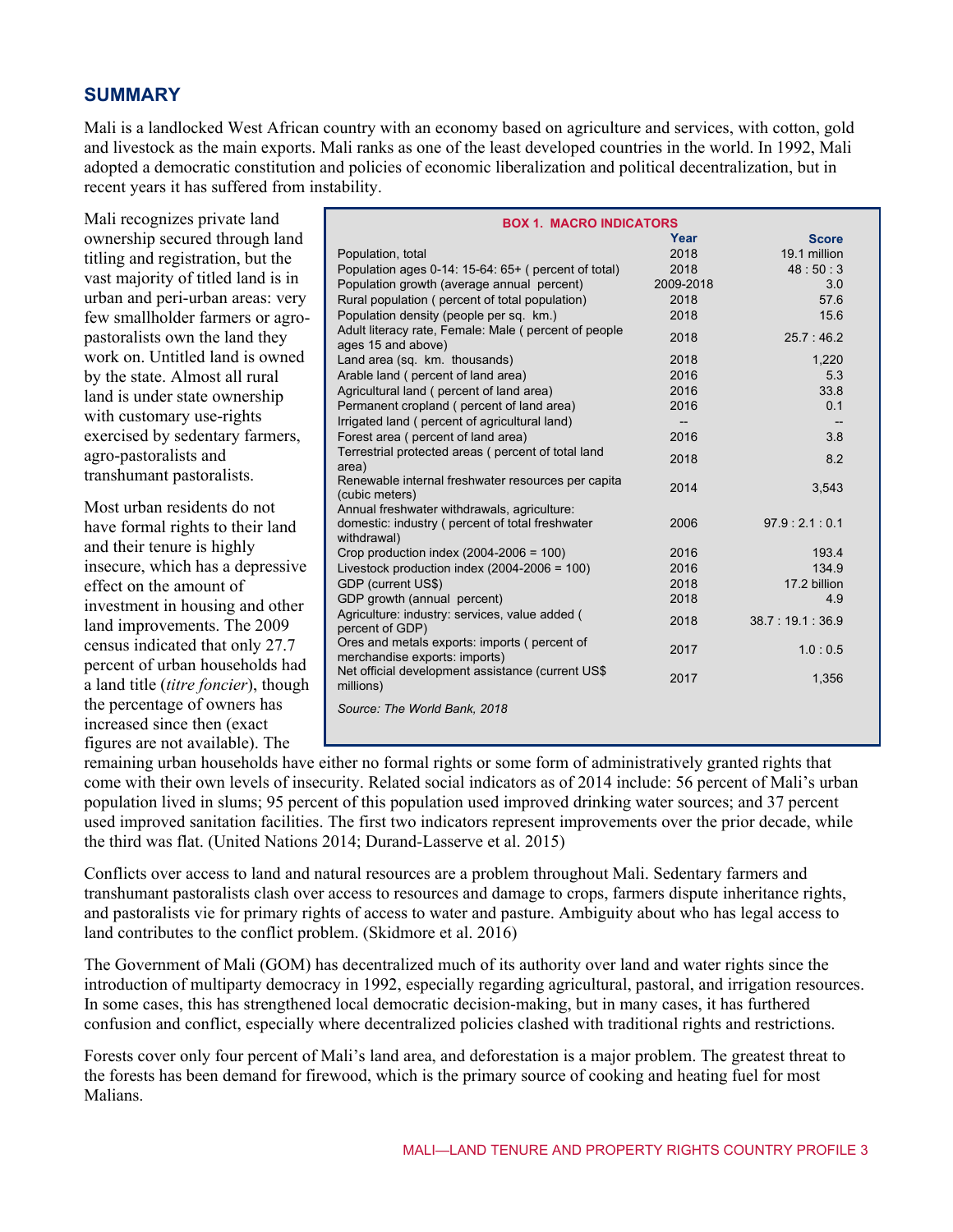The mining sector occupies a notable share of Mali's economy and supplies significant tax revenues. The sector has been criticized for corruption and for creating hazardous conditions for workers, local communities, and the environment. Income from mining is often not equitably distributed. In addition to known reserves of gold, other precious metals, semi-precious stones, rock and gravel, Mali's assets include a vast quantity of undeveloped mineral resources.

## **1. LAND**

#### **LAND USE**

Mali is a landlocked country of 1.24 million square kilometers (approximately 479,000 square miles) total surface area, of which 1.22 million square kilometers (approximately 471,000 square miles) are land and the remaining 20,000 square kilometers (approximately 7,700 square miles) are lakes and rivers. The country's total population was 19.1 million in 2018, with an annual growth rate of three percent. 58 percent of the population lived in rural areas in 2018, and 80 percent of the working population worked in agriculture. In 2018, the Gross Domestic Product (GDP) was US\$17.2 billion, of which agriculture constituted 39 percent, industry 19 percent, and services 37 percent. Over the past 15 years, Mali's annual economic growth rate has been high, with a three-year average of 5.4 percent from 2016-2018. Mali's export income is based on three commodities: gold, cotton, and livestock. Industry in Mali is focused on processing agricultural commodities. In 2016, only ten percent of the active working population was employed in the formal sector. (Population Reference Bureau 2018; GOM 2013; The World Bank 2018; CIA 2018; ILO 2016)

Mali has five distinct ecological regions: (1) the Sahara desert in the north (51 percent of the country's territory); (2) the arid and semi-arid Sahel that stretches across the middle of the country (26 percent of the country's territory); (3) the freshwater wetland of the Inner Niger Delta; (4) Sudanian zone in the south (24 percent of the country's territory); and (5) the humid forests in the southern tip of the country (six percent of the country's territory).<sup>[1](#page-3-0)</sup> Mali has 43 million hectares of agricultural land, representing 34 percent of the country's total land area. 85 percent of this agricultural land – 36.6 million hectares – is permanent meadows and pastures, and the remaining 6.4 million hectares are arable land. Only 150,000 hectares of land are under permanent crops. 90 percent of arable agricultural land is cultivated by small-scale farmers. As of 2017, cereals were grown on 90 percent of Mali's arable land, or 5.8 million hectares. Millet and sorghum are staples in rural areas, and rice is a staple in urban areas. About six percent of the population was under-nourished in the 2015-2017 time period, while most of the time 18 percent of the population suffers from food insecurity. (GOM 2014a; FAO 2014; FAO 2016; FAO 2018)

Protected areas cover 2.2 million hectares, and an additional 4.6 million hectares are forested. Deforestation is a serious problem. (GOM 2014b)

The Niger River Delta, an inland delta, covers about 30,000 square kilometers (more than 11,500 square miles) and floods between five and six months of the year. The people living in the Delta depend upon a mix of fishing, cultivation, and livestock-rearing. The Delta is surrounded by drylands with diverse landscapes and natural resources. Production systems, such as livestock-rearing, involve both the Delta and dryland zones, with a variety of resource users following seasonal and annual patterns. Multiple users of limited resources that vary in quality and quantity over time depend on cooperation and agreed upon principles of behavior and land use. (GOM 2014c)

<span id="page-3-0"></span><sup>1</sup> The amount of land within each zone adds up to more than 100 percent. This is likely due to some overlap.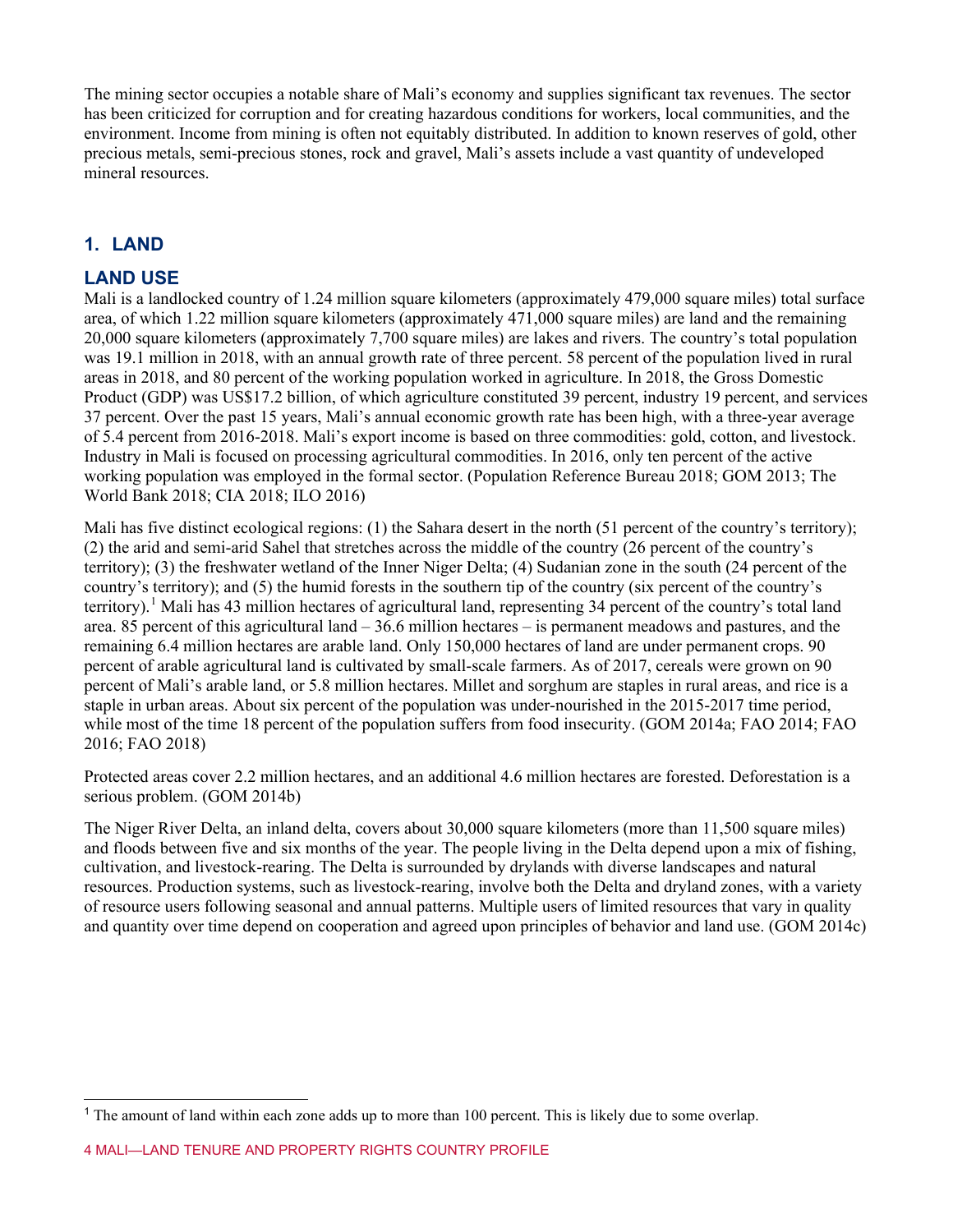#### **LAND DISTRIBUTION**

Mali's largest ethnic group is the Mande language group (including Bambara, Sarakole, and Malinke), which makes up 53.6 percent of the population; other groups are Fulani (Peulh, 14.7 percent), Senufo (10.5 percent) and Dogon (8.9 percent). Numerous smaller groups make up the rest of the population. Historically, the various ethnic groups were associated with specific occupations and regions: members of the Mande language group were primarily farmers, residing in the central and southern regions; the Fulani, Maur, and Tuareg were herders, residing primarily in the northern regions and migrating; and the Sarakoles were traders, with their home bases in urban areas. These ethnic-occupational classifications have become less distinct over the years due to urban migration, rural migration that takes advantage of agriculture opportunities; and mixed livelihoods, or the practice making a living through a combination of workstreams, often including

| <b>Box 2. Land Tenure Indicators - Mali</b>                                         |              |
|-------------------------------------------------------------------------------------|--------------|
|                                                                                     | <b>Score</b> |
| Millennium Challenge Corporation, Scorecard FY20                                    |              |
| - Land Rights and Access (Range: 0-1; 1 = best)                                     | 0.74         |
| International Property Rights Index, 2019                                           |              |
| - Physical Property Rights Score (Range: 1-10; 0 = worst)                           | 5.774        |
| World Economic Forum's Global Competitiveness Index, 2017-2018                      |              |
| - Are Property Rights Protected? (Range: 1-7; 1 = not at all, 7 = to a great extent | 3.6          |
| - Ease of Access to Loans (Range: 1-7; 1 = impossible                               | 3.4          |
| International Fund for Agricultural Development, Rural Poverty Report, 2001         |              |
| - Gini Concentration of Holdings, 1981-1990 (Range: 0-1; 0 = equal distribution     | 0.48         |
| International Fund for Agricultural Development, Rural Sector Performance           |              |
| Assessment, 2018                                                                    |              |
| - Access to Land (Range: 1-6; 1 = unsatisfactory access)                            | 3.9          |
| World Bank, Doing Business Survey, 2019                                             |              |
| - Registering Property, World Ranking (Range: 1-190; 1 = Best)                      | 141          |
| - Registering Property – Number of Procedures                                       | 5            |
| - Registering Property - Days Reguired                                              | 29           |
| Heritage Foundation, Index of Economic Freedom, 2019                                |              |
| - Property rights (Range: 0-100; 0 = no private property)                           | 33.7         |
| Fraser Institute, Economic Freedom of the World, 2019 (2017 data)                   |              |
| - Legal system and property rights (Range: 0-10; 0 = lowest degree of economic      |              |
| freedom)                                                                            | 3.46         |
| - Protection of Property Rights (Range: 0-10; 0 = lowest degree of protection)      | 4.30         |
| - Regulatory Restrictions on Sale of Real Property (Range: 0-10; 0 = highest        |              |
| amount of restrictions)                                                             | 5.80         |

employment in the informal sector, self-employment, and agricultural activities. (CIA 2018; Skidmore et al. 2016)

Mali has approximately 924,000 farms, with an average farm size of 4.87 hectares. 68 percent of farmers work on less than five hectares of land; 86 percent cultivate less than 10 hectares. Most of the smallholders are subsistence farmers, producing corn, millet, and sorghum for consumption and dependent upon rainfall. In southern Mali, the traditional practice of large groups controlling a system of big fields has transitioned to smaller family units, often ranging from 10 to 20 people controlling smaller fields. Across the western African Sahel region, virtually all agricultural land is claimed by groups or individuals. (World Bank 2008; World Bank 2010a; FAO 2014)

Mali's potential for irrigated land is estimated to be around 2.2 million hectares, however, roughly 400,000 hectares (some 18 percent of this overall potential) has been developed for irrigation. In 2015, the GOM created the Agency for Land Development and Irrigation Water Supply (ATI) to promote and accelerate the development of irrigated agriculture. (GOM 2017c)

The main development zone for irrigated agriculture is in the area controlled by the *Office du Niger* area (a parastatal entity), which represents approximately 100,000 hectares of gravity-fed irrigated land. From 2014 to 2018, about 70,000 hectares of irrigated land were developed in Mali. (Office du Niger 2019b; GOM 2017a)

Recent and current projects include:

- i. The National Program for Small Scale Irrigation (PNIP), located in the Tombouctou and Mopti regions, where 37,000 hectares of irrigated land were developed between 2015 and 2018, and approximately 19,000 hectares are planned between 2019 and 2022; (GOM 2019b)
- ii. The Alatona Irrigation Project in the *Office du Niger* area (follow-up after a 5,200-hectare project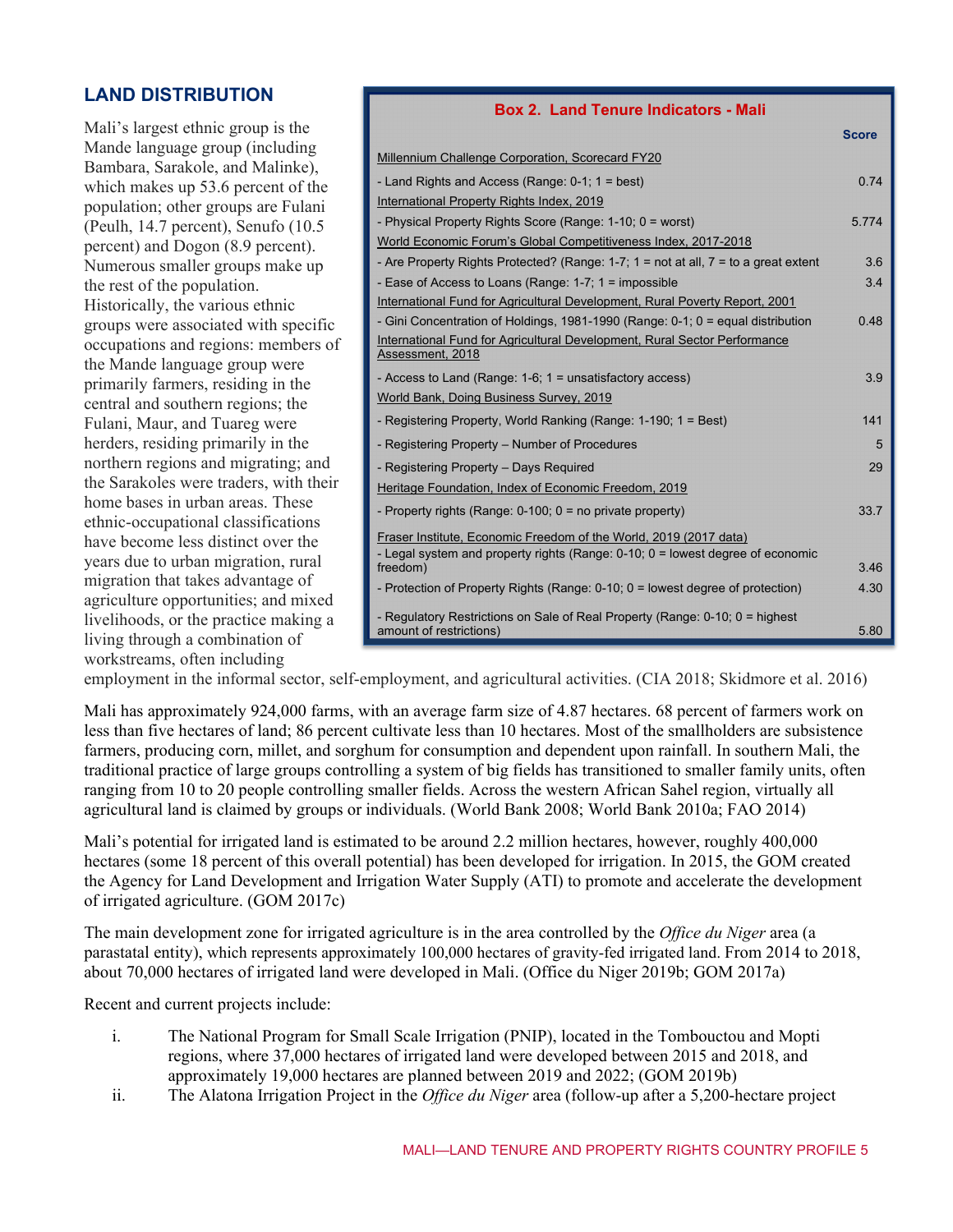already completed) covering 9,000 hectares through a joint project between the Ministry of Agriculture and the World Bank; (Agence d'aménagement 2019) and

iii. The IPRO-IRRIGAR Koulikoro irrigation program developed 3,300 hectares of small-scale irrigation projects in the Koulikoro Region from 2015 to 2018. (GOM 2019a)

Forms of tenure in irrigated areas vary depending on the area and on the size of the land plots. In the *Office du Niger* area, small family farmers usually have annual operating contracts with annual water fees payment ("*Contrat Annuel d'Exploitation Agricole*") or farming permits ("*Permis d'Exploitation Agricole*"), while large companies hold longer term leases (30 to 50 years). The main crops on irrigated land are rice and diversified produce. (FAO 2015; Office du Niger 2019a)

. . . . . . . . . . . .

Large amounts of land are also used by livestock herders, a group which consists of transhumant pastoralists, nomadic pastoralists, and agro-pastoralists. The differences between these pastoralist ways of life are described in the following excerpt from a United Nations report:

Pastoralism refers to extensive livestock breeding, which in West Africa means different breeds of cattle, sheep, goats, and camels, depending on the ecological zone. Pastoralism generally requires some form of mobility of herders and their animals, often on a seasonal basis between dry and rainy seasons, and day-to-day between pastures and water points. The migration of pastoralists and their livestock between seasonal pastures is called *transhumance*. There is a diversity of pastoralists in West Africa; they are not homogeneous. Patterns of life among pastoralists range from nomadic and transhumant pastoralism to settled or semi-settled agropastoralism. Agro-pastoralism combines farming and livestock breeding and requires settlement to cultivate crops, but the mobility of livestock for *transhumance* is maintained. (UNOWAS 2018 at 12)

In 2015 the livestock sector represented over 15 percent of Mali's GDP, and included some 48 million cattle, sheep, goats, and camels. (UNOWAS 2018)

Nomadic and transhumant pastoralism patterns are strongly influenced by Mali's topography and the distribution of rainfall across the country's five ecological zones (described above). Water and pasture availability vary; thus, pastoralists are mobile and flexible in using these resources. Access to water and pasture is not determined only by environmental conditions: political, social, and demographic factors play major roles as well. Transhumant pastoralism within the country's borders is especially important; it takes place on a north-south axis between dry and rainy seasons, and between highlands and lowlands, with the Inner Niger Delta being the key dry-season transhumant zone in the country. (UNOWAS 2018)

#### **LEGAL FRAMEWORK**

The following laws, along with associated presidential decrees and ministerial orders, are the primary legal instruments that govern land rights and responsibilities in Mali:

- Constitution (1992)
- Code on Territorial Collectives  $(2017)^2$  $(2017)^2$  $(2017)^2$
- State Property and Land Code (Land Code) (2000) (as amended in 2002, 2012 and 2016)
- Pastoral Charter Law (2001)
- Agricultural Orientation Law (2006)
- Agricultural Land Law (LFA)  $(2017)^3$  $(2017)^3$

<span id="page-5-1"></span><span id="page-5-0"></span><sup>2</sup> In the 1990s Mali began an effort to decentralize government functions. The first Code of Territorial Collectives was adopted in 1995. It was replaced in 2012 by a new code, and the 2012 code was in turn replaced by the code adopted in 2017. <sup>3</sup> A national policy on state property and land was approved in 2018, but the policy could not be located. (GOM 2018)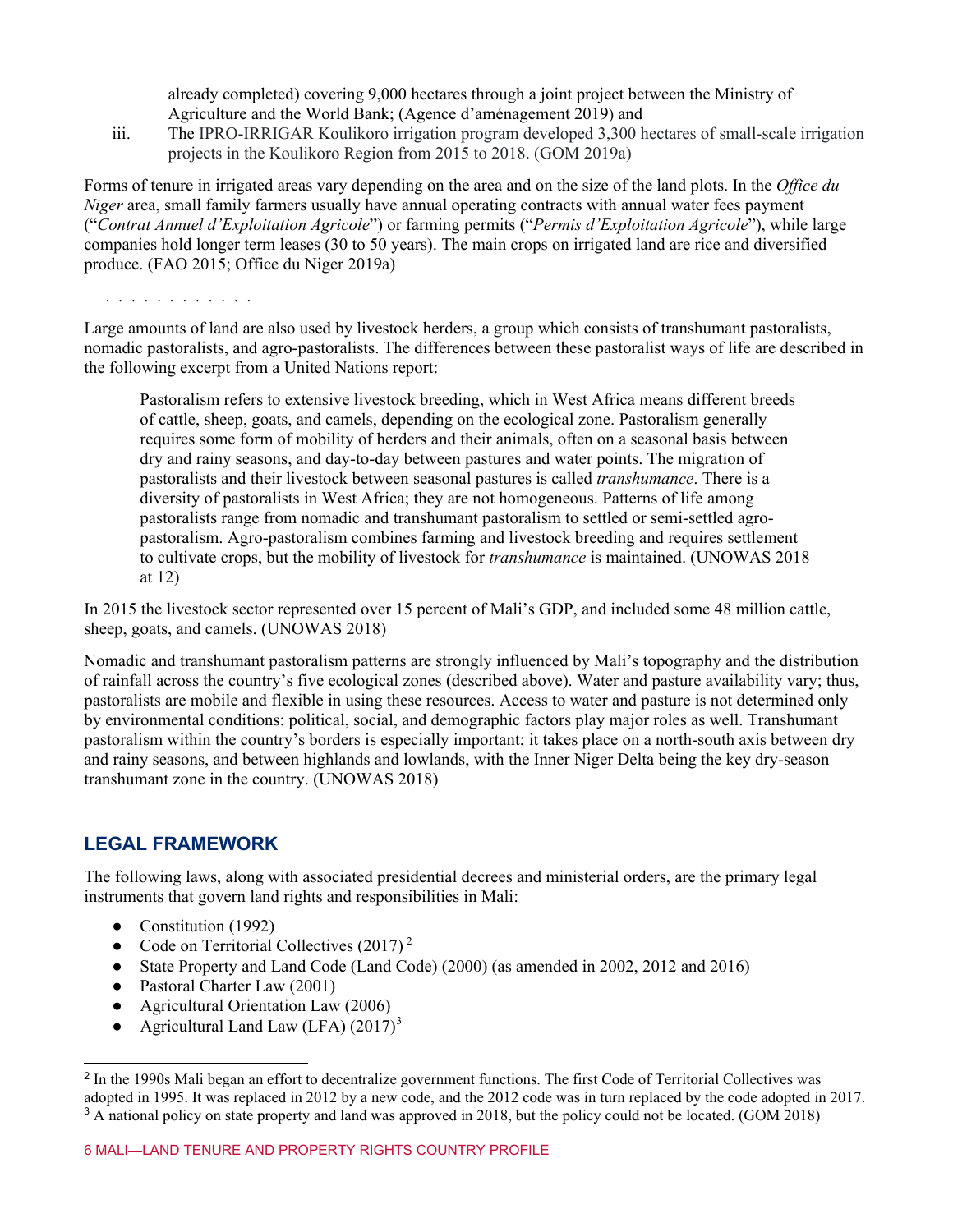The Constitution states that, "the right of property shall be guaranteed" to citizens and allows state expropriation only for public purposes and with just compensation determined in advance (art. 13). The Constitution also states that laws passed by the National Assembly shall determine the rules governing property rights and expropriation. Finally, the Constitution states that every Malian "shall be free and equal in rights and obligations," and prohibits discrimination based on sex (art. 2). This gives a strong constitutional foundation for women's rights to land. (GOM 1992)

The Code on Territorial Collectives gave the sub-national government structures, the territorial collectives (*collectivités territoriales*) [4](#page-6-0) , responsibility for land administration, land-use planning and development, and organizing rural activities, including agro-forestry-pastoral production. (USAID 2008, IIED 2009)

The Land Code establishes three broad classifications of land: state land; land of territorial collectives; and land of individuals and legal entities. The Code introduces the various forms of private land rights and provides legal recognition to customary land rights. The Code lays out a method for legally guaranteeing private rights through their registration in the Land Book (*livre foncier*) and establishes mechanisms for transferring land rights from the state and local governments to private parties, and among private parties. The Code also provides extensive guidance on expropriation of land by the state. (GOM 2000)

The Pastoral Charter Law is supplemented by a 2006 presidential decree providing implementation guidance, as well as by a 2010 presidential decree on *transhumance*. The Law recognizes the rights of pastoralists to move their livestock and have access to natural resources to support their livestock and livelihoods. The Law requires territorial collectives, which have primary responsibility for managing pastoral land, to work with pastoralists, traditional authorities, and farmers to maintain pastoral tracks and paths, create calendars for use of natural resources, and prevent encroachment of pastoral land. The Law also allows for *transhumance* into neighboring countries, and back into Mali, within the policy framework on regional integration. Finally, the Law requires that development projects and programs be designed to take pastoralists' needs into account and preserve pastoral land and resources. (GOM 2001)

The 2006 implementing decree gives livestock farmers and livestock farmer groups the right to develop and use land plots under the domain of state and local governments for nomadic livestock activities. This is an exclusive right and is recognized by an administrative use title. The decree also requires common pastures to be managed by special committees composed of a variety of affected groups (farmers, herders, foresters, etc.). Water points are managed by the local governments, which in turn can delegate the management to livestock farmers and herders' organizations. The local governments are supposed to collect and deploy funds for water-point sustainability. The decree also directs that conflicts over pastoral resources be resolved by local conflict-resolution mechanisms, with the settlement agreement to be approved by the mayor.

The 2010 decree on *transhumance* sets out the methodology for establishing and closing livestock migration corridors. This requires a significant amount of public participation by livestock farmers, nomadic pastoralists, their organizations, technical departments of the government, and relevant local and regional government bodies. Once established, the migration corridors are managed by the local governments, which can set specific local rules on their use. The decree also requires nomadic pastoralists to use the corridors and stay within the established rights-of-way. Also of note is the 1998 ECOWAS protocol on *transhumance*, which governs movement of livestock across national borders. (ECOWAS 1998)

The Agricultural Orientation Law seeks to promote "stable, modern and competitive agriculture based on family farming" (art. 3). This includes a particular focus on helping women, youth and members of vulnerable groups (e.g., food insecure people) become farmers, and seeks to assure "equitable access to land resources" (art.83). The Law also states these groups should be given land in developed zones (e.g. irrigated land). (GOM 2006)

Mali adopted the Agricultural Land Law in 2017, which applies to "surface area upon which agricultural activities are conducted" (art. 3) and represents a significant step forward for rural customary land rights. This law provides

<span id="page-6-0"></span><sup>&</sup>lt;sup>4</sup> Mali's sub-national government structure consists of three levels: nine administrative regions (including the district of Bamako); 49 circles (*cercles*); and 703 municipalities (*communes*).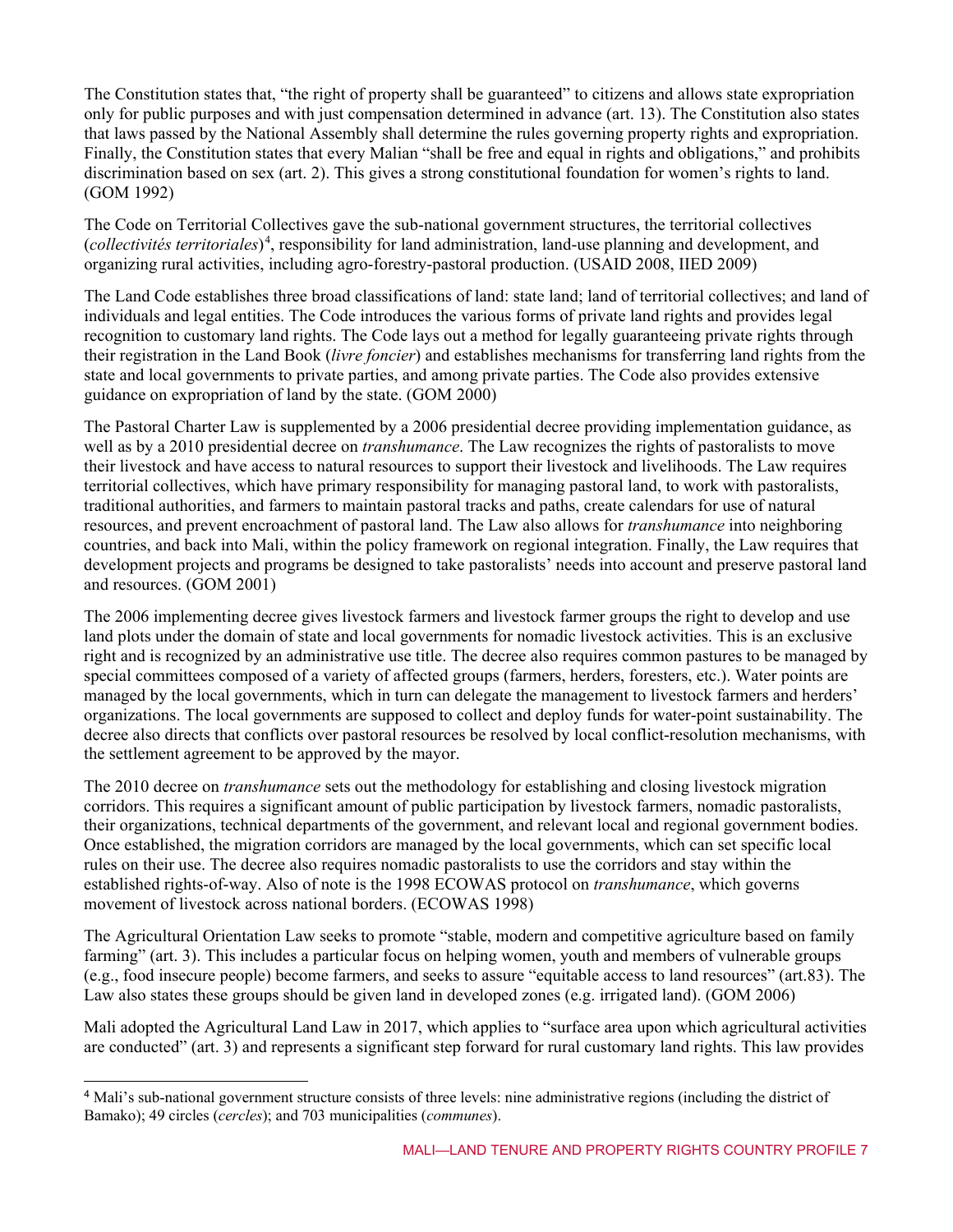for the documentation of both traditional civil land rights (leases of various types, gifts, etc.) and customary rights at the individual or group level. The law also establishes a legal right for rural communities to collectively own some lands and manage them in accordance with their customary practices as they see fit. In many ways, this law is an acknowledgment of the continued prevalence of customary control of rural land, no matter what formal laws establish. (GOM 2017b; IISD 2017)

#### **TENURE TYPES**

Under the Land Code, land is classified as either state land or private land. State land includes all public property (e.g., roads, public buildings, large surface water sources), land titled in the name of the state or transferred to the state, and all unregistered land, including vacant land. State land includes land granted to individuals or entities on lease or concession, and land on which customary use rights are exercised. Private land is land titled and registered in the name of an individual or entity in accordance with formal law. (GOM 2000)

The following tenure types are recognized by formal law:

**Ownership.** An individual or entity can obtain ownership of land by obtaining the land title and registering the title with the state. A group – which includes residential lineage groups, villages, or nomadic fractions (a subcommunal entity recognized in the Mali Decentralization Code but without legally recognized autonomous authority) – can apply for title to customary land. Individuals can apply for title to customary land based on their actual use of the land. (GOM 2000)

**Leasehold.** The state can lease its land to individuals and entities for periods of 50 years, or as otherwise agreed to by the Council of Ministers and the lessee. The state can also enter into a purchase agreement with a lessee, allowing for the transfer of ownership of the land following registration. (GOM 2000)

**Rural concession.** The state can grant rural concessions to unregistered state land. If the land on which the concession is granted is subject to competing customary use-rights, customary users may be compensated for the expropriation, assuming that they can establish their customary rights, are aware of their right to compensation, and are able to navigate the process successfully. Concessionaires must develop the land in accordance with the concession document; the concession is conditional upon the agreed development within an established timeframe. (GOM 2000; Djiré 2006; Djiré 2007)

**Permit rights.** The state and local governments can issue occupation permits for urban land to individuals. The occupation permits allow residential use of the land. The occupant is bound by the terms of the permit. The state also issues various types of permits to individuals and groups for cultivation of irrigated land, particularly where the land is under a publicly funded irrigation scheme. (GOM 2000; Djiré 2006; Djiré 2007)

**Customary rights to land.** The Land Code recognizes the existence of customary rights to land and confirms the right of groups and individuals to exercise these rights. The group and its members have authority to enter into agreements with third parties, but customary rights to land can only be transferred to groups, or individuals within groups, who have the same customary rights. (GOM 2000)

**Use of land by pastoralists.** The Pastoral Charter Law provides that community *bourgoutieres* (natural pasture) and fallow land are open-access resources for pastoralists, although use can be prioritized in accordance with custom and local management, and fees for use may be assessed in some circumstances. Livestock may have access to cropland after harvest, subject to terms imposed by local authorities. (GOM 2001)

Customary law varies across the regions and ethnic groups, but general principles of customary law recognize the right of clan and community members to access land for housing and farming. (Camara 2015)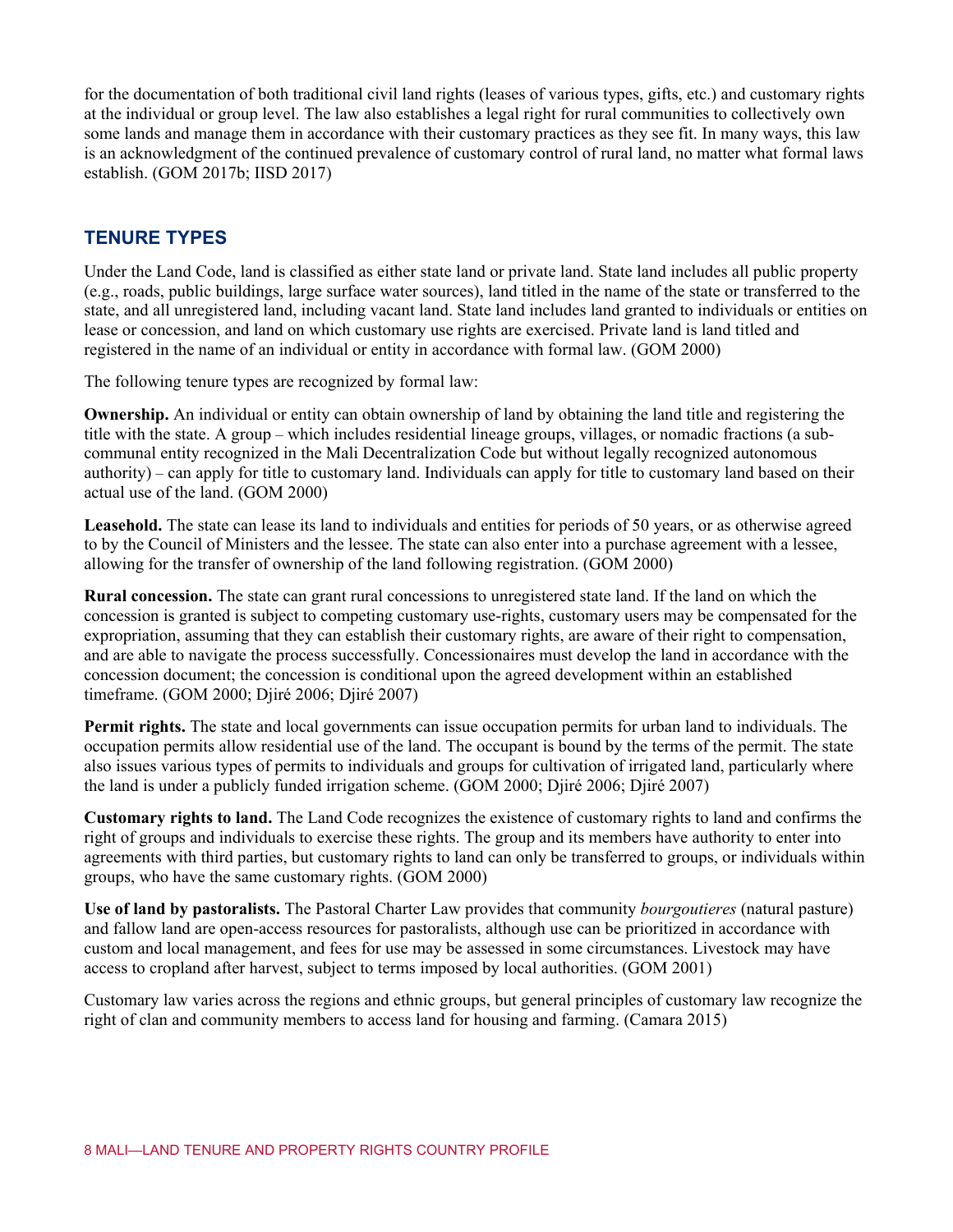#### **SECURING LAND RIGHTS**

The Land Code establishes the right of individuals and entities to acquire ownership to land and receive a land title (*titre foncier*), the most secure and permanent form of right. Ownership may be acquired through purchase, inheritance, gift and, in certain circumstances, conversion of concessions. Transfers of ownership are processed by the registration authorities, and once the new owner's rights are registered in the Land Book they are guaranteed by the state. Various forms of leases can also be registered, as can encumbrances such as mortgages. The Land Code lays out rules for registering property in the Land Book and issuing a land title. These include content of an application for registration, public notice period requirement before registration can proceed, and rules about boundary markers. (GOM 2000)

The 2017 Agricultural Land Law bolsters the formalization of agricultural land rights by recognizing the following forms of transactions: sale, gift, short-term lease, long-term lease, emphyteutic lease (more permanent in form); sharecropping; and lease with a right of purchase or free acquisition. The Law goes on to say that transactions can be registered as provided in the Land Code. The Law also provides a new option: a certification of land transaction (*attestation de transaction foncière*) that is validated by the village chief and registered in the commune-level register of land transactions but not in the Land Book. This is an attempt to bring some formality to agricultural land and implicitly recognizes that the Land Book system is not very operational in rural areas. (GOM 2017b)

In rural Mali, land continues to be a basic means of subsistence, and is still mostly held and transferred according to customary norms. Male heads of groups or male heads of individual families allocate land to users in one of the following ways: lease; pledge; loan; and inheritance when the male head dies. Sales do not take place in this environment. The 2017 Agricultural Land Law provides for the documentation of customary rights by creating a new type of document: the customary land certificate (*attestation de detention cotumière*). This certificate can be registered in the new commune-level register of land possession. (World Bank 2008; Camara 2015; GOM 2017b)

Inheritance usually follows a lineage system. Land is divided among male members, with the oldest son responsible for administration. This traditional inheritance system has been challenged recently under pressure from increased population, migration, and land degradation related climate change. As a result, land is scarcer visà-vis the demand, and land conflicts within families have become more frequent. (Camara 2015)

Historically, pastoral tribes depended on the goodwill of sedentary farmers for access to grazing land and watering-holes. Many historically nomadic tribes are now only temporarily transhumant or semi-transhumant (only a few family members move with the animals, while the rest are sedentary). Pastoralist rights of access and use of natural resources are currently governed by the terms of the 2001 Pastoral Charter Law, to the extent the Law is recognized and enforced by local authorities. Pastoralist and nomadic groups such as the Tuaregs and Peulhs, continue to move along traditional routes, with routes changing based upon weather patterns and the availability of grazing land and water. The armed conflict that started in northern Mali in January 2012 affected these migration cycles, with many of these traditional migrants becoming refugees. There have been efforts to establish demarcated, regular corridors for livestock movement, especially to border areas where there are markets. (GOM 2001, IOM 2013)

It is notable that approximately 650,000 hectares of land in the *Office du Niger* have been assigned to foreign entities for investment purposes, most notably from China, Libya, and South Africa. These entities are supposed to dig new irrigation canals and develop irrigation perimeters. (FAO 2015)

Most urban residents do not have formal rights to their land and their tenure is highly insecure; this has a negative effect on the amount of investment in housing and other land improvements. The 2009 census indicated that only 27.7 percent of urban households had a land title, though the percentage of owners has increased since then (exact figures not available). The remaining urban households have either no formal rights or some form of administratively granted rights that come with their own levels of insecurity. Related social indicators as of 2014 include: 56 percent of Mali's urban population lived in slums; 91 percent of the urban population used improved drinking water sources; and 35 percent used improved sanitation facilities. The first two indicators represent a positive trend over the prior decade, while the third remained relatively unchanged. (United Nations 2014;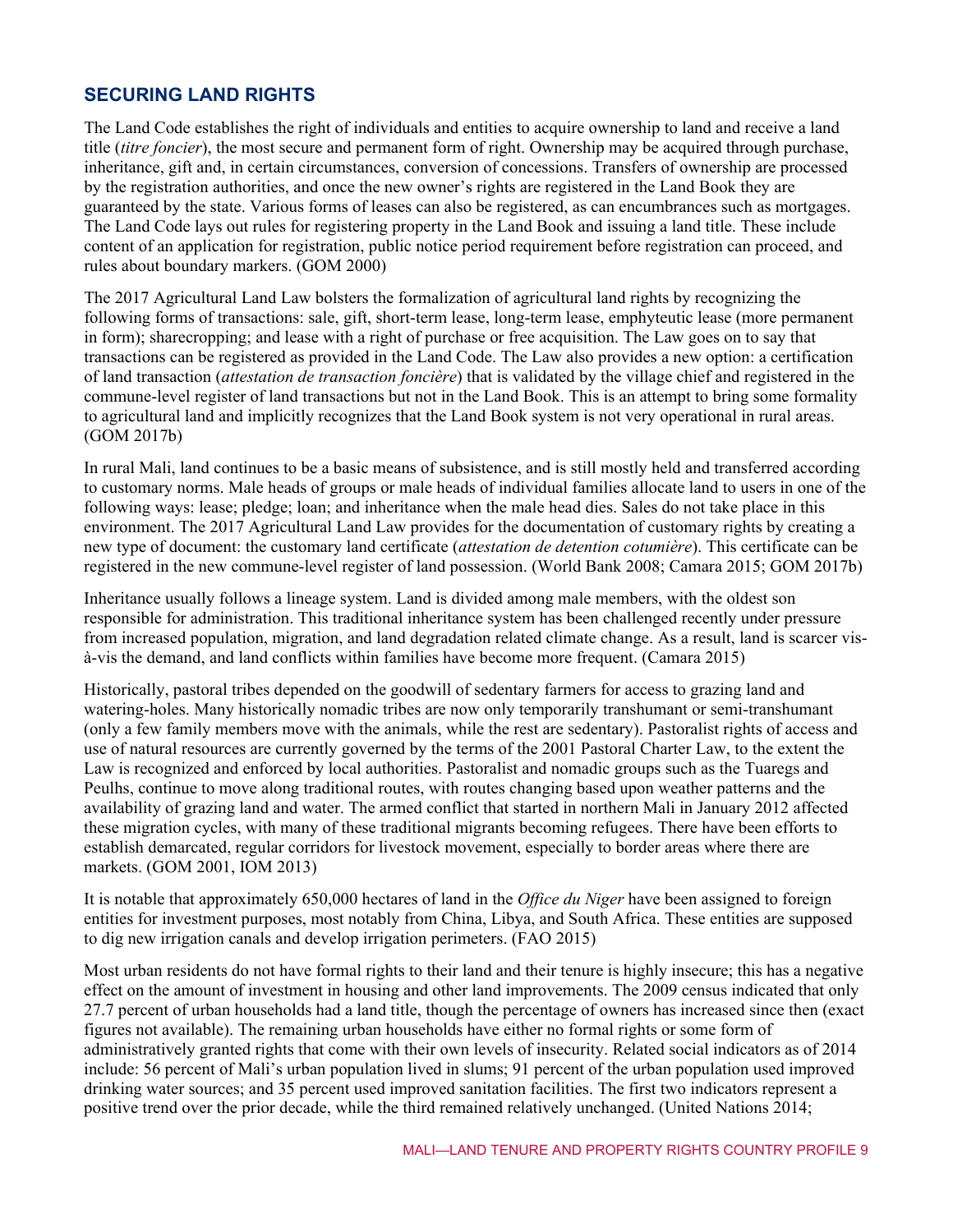#### Durand-Lasserve et al. 2015; USAID 2016; WHO 2018)

To conclude, Mali has a robust body of formal law addressing land issues, though of course gaps and inconsistencies remain that should be addressed. Customary practices, which have more social legitimacy, continue to be used extensively, especially in rural areas. In addition, poor and marginalized groups do not have good access to the formal legal system due to illiteracy,<sup>[5](#page-9-0)</sup> lack of experience with government institutions, and lack of financial resources to travel to access formal institutions and tribunals. This puts those with knowledge and resources in an advantageous position. All of these factors have implications for land-tenure security.

#### **INTRA-HOUSEHOLD RIGHTS TO LAND AND GENDER DIFFERENCES**

The Constitution prohibits gender discrimination and stipulates that all citizens have the right to own land. The Land Code and the Agricultural Orientation Law both contain strong statements in support of women's rights to land and equitable access to land. The 2017 Agricultural Land Law even requires that, in an attempt to break tradition, at least 15 percent of land in developed areas (e.g., irrigated land) under control of the state or territorial collectives is required to be allocated to associations of women and youth. The Ministry for Promotion of Women, Children and the Family exists to improve the economic and social prospects for all women across the country.

This legal progress is notable, but in fact women still face major obstacles to accessing land, especially in rural areas where customary norms regarding control and transfer of land still dominate and are patriarchal in nature. These norms generally emphasize that land is the domain of men, and since women cannot perpetuate the patriarchal line, land must be transferred to men. Women generally do not have land rights under Malian customary law, even

|                          | <b>BOX 3. LAND AND GENDER INDICATORS</b>                      |                |
|--------------------------|---------------------------------------------------------------|----------------|
|                          | OECD: Social Institutions & Gender Index (SIGI), 2014a, 2014b |                |
|                          | Women's Secure Access to Land (Range: 0-1; 0=no               |                |
|                          | discrimination)                                               | 0.5            |
| $\overline{\phantom{0}}$ | Women's Secure Access to Non-Land Assets (Range: 0-1;         | 0.5            |
|                          | 0=no discrimination)                                          |                |
|                          | Women's Access to Financial Services (Range: 0-1; 0=no        | 0 <sub>0</sub> |
|                          | discrimination)                                               |                |
|                          | FAO: Holders of Land Classified by Sex, 2004-2005             |                |
|                          | Percentage of Female Holders of Agricultural Land             | 3 <sub>1</sub> |
|                          |                                                               |                |

though they provide over half of the agricultural labor force and produce most of the food to feed their families. One estimate is that only 20 percent of women engaged in agriculture have access to land. In some customary environments, men do give new spouses a piece of land for market gardening. (Camara 2015; FAO 2018)

Improving women's rights to land is possible. The laws exist, but they need to be implemented. For example, in 2012 a foreign aid program operating in the *Office du Niger* allocated land titles for almost 5,000 hectares of irrigated land developed under the program. 37 percent of the land was awarded to women, either in the form of an individual award, a joint title with their husbands, or as part of a market-gardening group. In addition, the OECD statistics cited in Box 3 show progress as compared to previous years. (Rolfes and Seitz 2013)

#### **LAND ADMINISTRATION AND INSTITUTIONS**

The Ministry of State Property and Land Affairs prepares and implements national policy related to land and state property. This includes overseeing the implementation of the Land Code, identifying and managing state property including buildings, and acquiring/expropriating property for use by the state. In the Ministry's organizational chart there are two important entities: the National Directorate for State Property (DND); and the National Directorate for Cadastre (DNC).<sup>[6](#page-9-1)</sup> These two directorates have several land-related responsibilities, but of particular note are DNC's mapping-related responsibilities, and the directorates' overlapping responsibility to

<span id="page-9-0"></span><sup>5</sup> As of 2015, Mali had a literacy rate of 33 percent (45 percent of men and 22 percent of women). (CIA World Factbook 2018)

<span id="page-9-1"></span> $6$  From 2000-2017 there was one directorate: the National Directorate for State Property and Cadastre. In 2017, it was split into DND and DNC.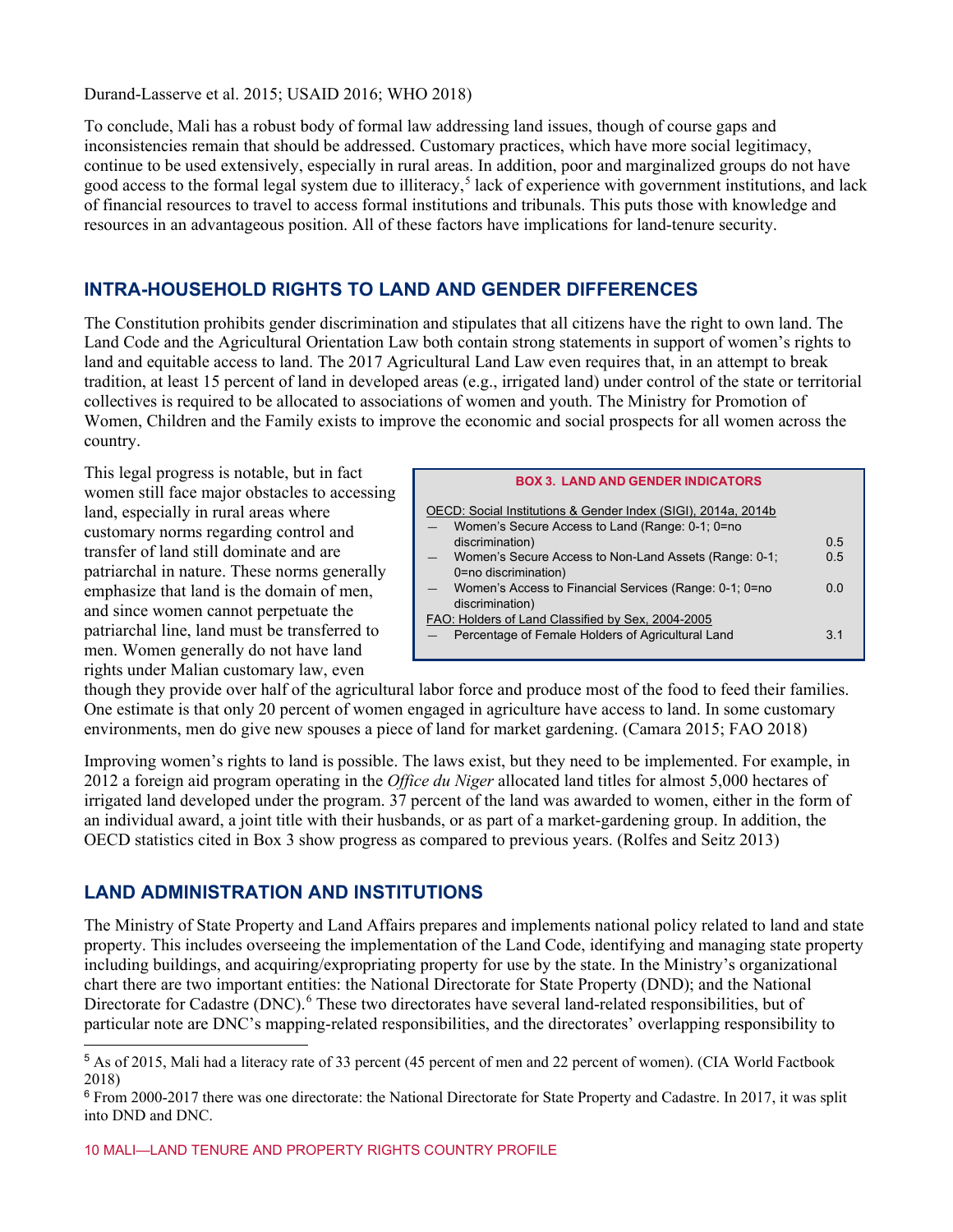maintain the Land Book, where property is registered. In the World Bank's 2019 *Doing Business Report*, Mali ranked 141st on ease of registering property, with the registration process requiring five procedures, 29 days, and 11 percent of the property's value. (GOM 2017e; GOM 2017f; GOM 2019d; GOM 2019e; World Bank 2019a)

The Ministry of Housing, Urban Planning and Social Housing carries out housing-related policy and planning activities, works to improve the quality of housing, regulates construction standards and offers financing programs for housing. (GOM 2019d)

Other national ministries with land in their portfolios include: the Ministry of Agriculture (management of agricultural land, support to farmers); the Ministry of Planning and Population (planning, management of agricultural and range land); the Ministry of Environment, Sanitation and Sustainable Development (natural resource management, combating land degradation); the Ministry of Livestock and Fish (rangeland management); the Ministry for Promotion of Women, Children and the Family (women's land rights); and the Ministry of Territorial Administration and Decentralization, which oversees commune-level activities. (GOM 2019d)

At the local level the commune, a local-government structure under the Code of Territorial Collectives, is a very important institution in the land space. Communes exist in both urban and rural areas, and since the 1990s have had management responsibility for communal resources including land, forests, and other natural resources. Moreover, the 2001 Pastoral Charter Law requires commune councils to manage natural resources with the participation of pastoralists and other users of natural resources, and to collaborate with pastoralist organizations in seasonal land use planning. (GOM 2001; GOM 2017d)

Also at the local level, the 2017 Agricultural Land Law establishes a new institution – the village land commission – to facilitate consultations on agricultural land issues, help with formalizing land rights, and work on resolution of land disputes. The Law also gives the communes management control over the agricultural land possession registry and the agricultural land transaction registry. While the Law makes several references to following the directives of the Land Code, it is not clear how the new agricultural land transaction registry will relate to the land registries maintained by the DND and the DNC. (IISD 2017; GOM 2017b)

The capacity of the commune to carry out the responsibilities described above is an issue. The communes, especially rural communes, have limited financial and human resources. One observer has noted that the decentralization effort has led to the creation of overlapping institutional authority plus customary practice which still endure, which creates more ambiguity about land rights in rural areas. (USAID 2008; GOM 2014a; LANDac 2016; Skidmore et al. 2016)

As a final note, the GOM's Agricultural Land Policy document itself states that "land administration is relatively weak and poorly organized." (GOM 2014a)

#### **LAND MARKETS AND INVESTMENTS**

"Land markets exist when and wherever it is possible to exchange rights in land for agreed amounts of money or services rendered." (Mahoney et al. 2007 at 1) The land-market environment in Mali is gradually increasing market activity in urban areas but remains limited in rural areas. But, as in all developing countries, land is transferred among users in informal ways.

Formalization of land rights through registration of land titles is a good indicator of a developing market environment. In Mali's urban areas, as of 2009 some 27 percent of households who owned plots of land had a corresponding land title, and in Bamako the figure was 38 percent. Since then, more and more land titling has occurred. There is evidence of this in the *Cercle de Kati*, the administrative subdivision surrounding Bamako. In most areas of the *Cercle de Kati,* land titles are being registered in increasing numbers, including on agricultural land, which is then converted to housing and used for commercial purposes. This is happening as far as 125 kilometers from Bamako. Land prices are also going up: titled land in urban areas typically sells for three to four times the price of informally acquired land. (Durand-Lasserve et al. 2015; Camara 2017)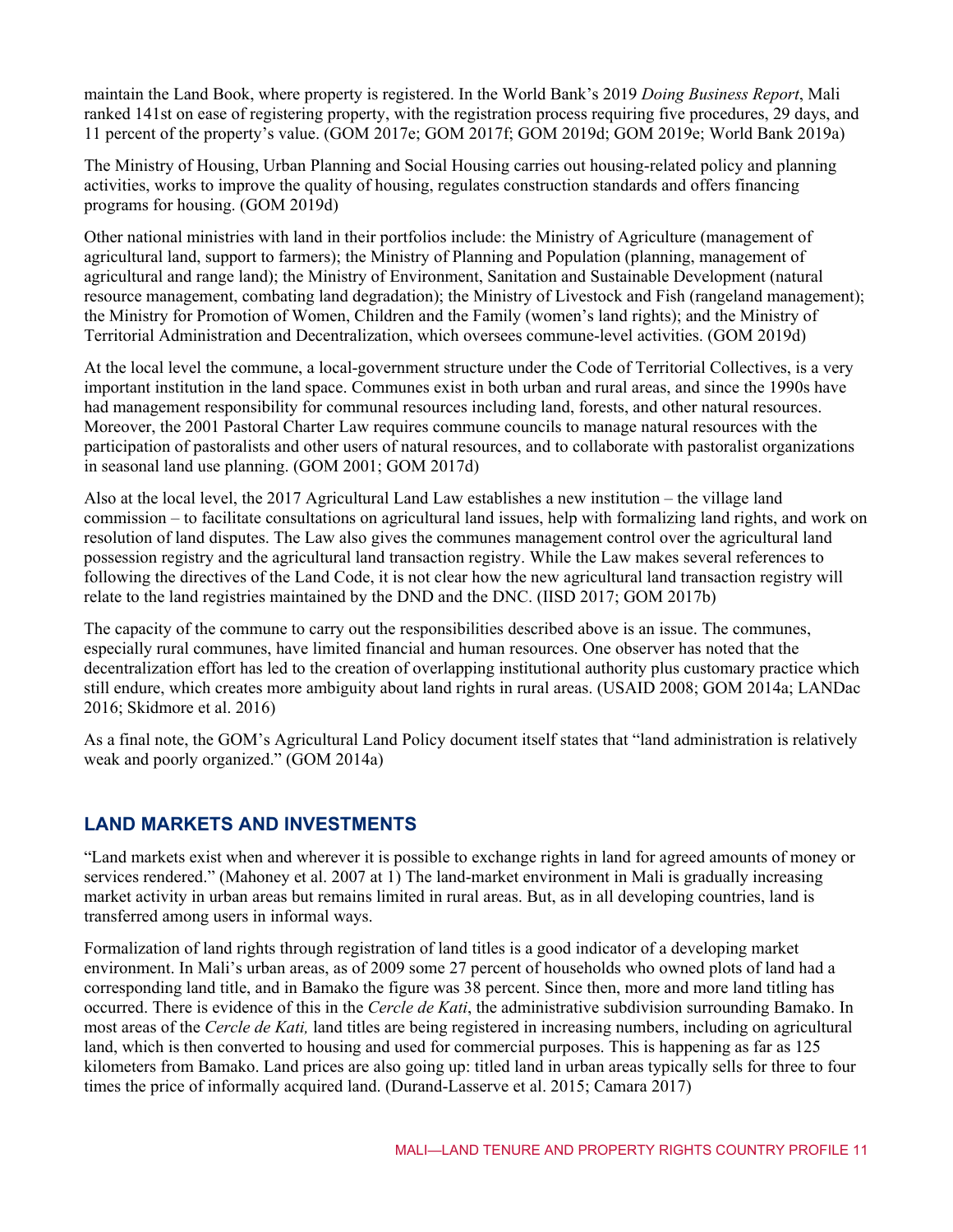By contrast, land titling in rural areas remains limited. In 2009, only eight percent of households in Mali who owned plots of land had a corresponding land title. Since the urban figure was 27 percent as stated above, the rural figure is likely close to nil. No evidence was found indicating a significant amount of land being registered in rural areas since then. In these areas customary methods of land allocation continue to be prevalent, and in irrigation zones short-term leases to farmers are the norm. Neither of these allocation methods are market-based. (Durand-Lasserve et al. 2015)

Two final points are worth noting. First, the large majority of land transactions in the country are still being carried out with a level of informality, though this is not indicative of the size of the market or its vigor. Second, less than 15 percent of land registered to individuals or households is registered to women. Thus, despite the fact that women's rights are recognized in the law, major challenges persist in exercising them. (Durand-Lasserve et al. 2015; Djiré and Kéita 2016)

#### **COMPULSORY ACQUISITION OF PRIVATE PROPERTY RIGHTS BY GOVERNMENT**

Under the Land Code, the government can expropriate registered property and customary land if necessary to serve "the public interest" and upon payment of just compensation. Public interest, in this case, includes the development of public works, preservation of forests, and the creation of infrastructure for needs such as irrigation and drainage. (GOM 2000)

The procedure for expropriating registered land requires the landowners to identify all lessees, users, and other holders of land rights. The Ministry for Lands issues a public notice to all those identified by the landowner as having rights to the land. The government is required to pay the landowners for the land expropriated. The landowner is then responsible for making compensatory payments to any holders of derivative rights. Unless agreed to by the parties involved, compensation is determined by the court. All parties can provide expert testimony on how much the land is worth and the damages sustained. (GOM 2000)

If expropriation involves unregistered customary land, the state will conduct a public investigation to determine the existence of the customary rights and the holders of the rights. The compensation can be agreed to by the parties or determined by the court in the absence of agreement. Multiple holders of customary rights can agree among themselves as to how the compensation will be divided. If an agreement is not reached among the parties involved, the court will impose a decision. (GOM 2000)

The government does not always use its expropriation powers justly, and pressure is not infrequently applied by the authorities to get people to sell. As evidence of this, in 2014 a sit-in by victims of expropriation took place at the Bamako labor exchange. (Durand-Lasserve et al. 2015)

#### **LAND DISPUTES AND CONFLICTS**

Disputes over land are a widespread problem in Mali. They occur within families, within communities, and between users of different natural resources. Population growth, coupled with migration from drier parts of Mali to more humid areas, has increased pressure on the land-tenure system, which in turn has led to more conflict and in some cases outright violence. (Skidmore et al. 2016)

The most visible forms of conflict are between pastoralists and farmers. Competition over access to pasture and water sources fuels these types of conflicts. Over time, more land that was previously reserved for grazing, has come under cultivation. Moreover, expansion of cultivated land has increasingly constrained transhumant livestock corridors and access to water points. Farmers also own livestock, so they compete with pastoralists for the same resources. This competition has contributed to the spread of violent conflict in central Mali. (Skidmore et al. 2016; UNOWAS 2018)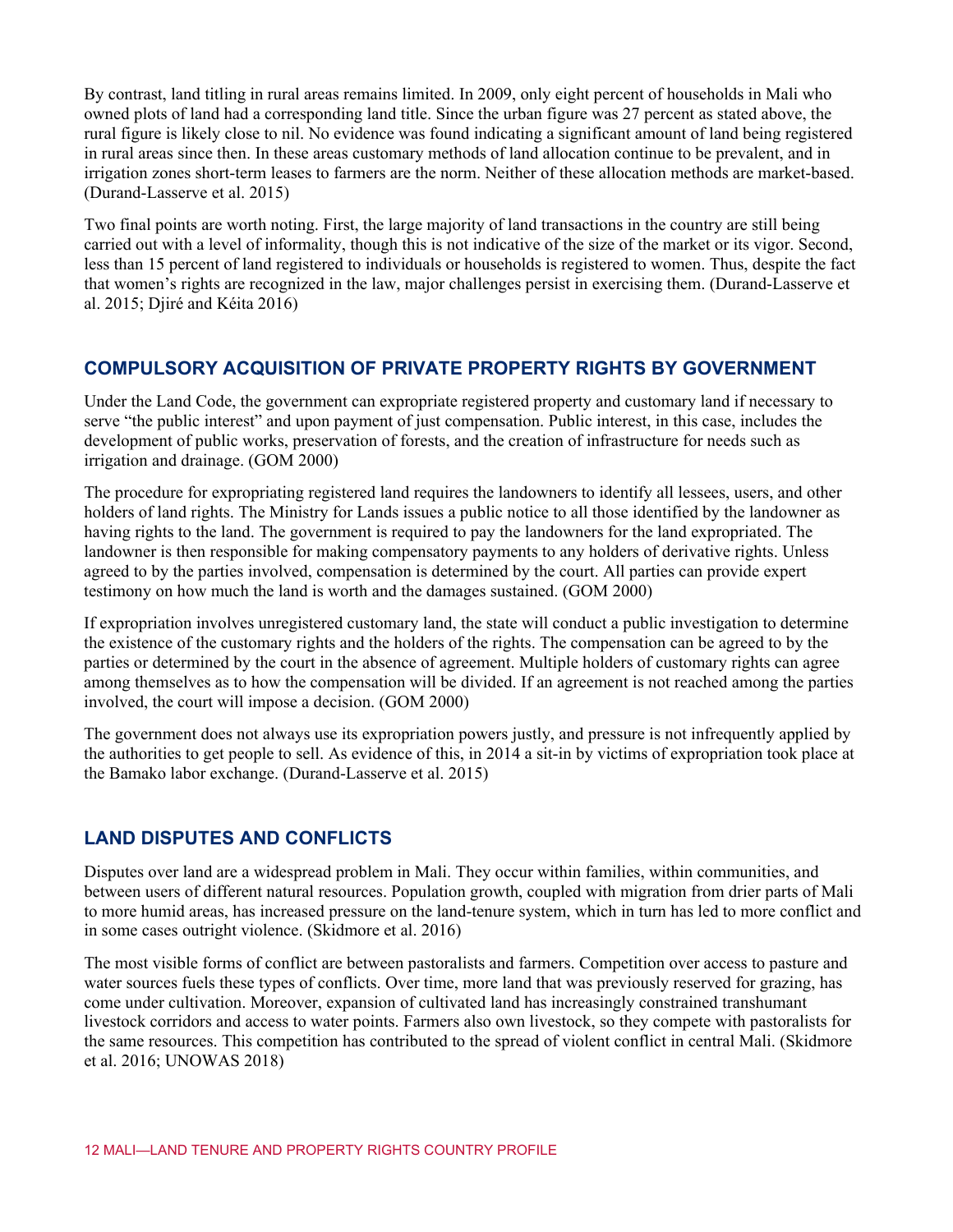Land disputes typically go first to the local chief for adjudication, often in consultation with other village residents. However, if one or both parties to the dispute do not want to rely on this customary solution or if they disagree with the decision rendered by the chief, "they can take the dispute either to the elected mayor of the commune or to the court system. These higher-level adjudication systems involve higher transaction costs than resolving the conflict at the village level (traveling to the mayor's office or the court, preparation of legal documents, possible hiring of lawyers). In these higher-level adjudication systems, any prior decision by the village chief lacks legal standing." (Skidmore et al. 2016)

Formal law also contains conflict-resolution provisions. The Pastoral Charter Law provides for local dispute resolution of issues regarding pastoralists. Local authorities are responsible for helping to prevent and resolve disputes regarding pastoralists' use of land and natural resources. The Law authorizes the local government to punish those who occupy or block pastoral land, move animals outside the pastoral track, or contravene established local rules regarding pasture access. (GOM 2001)

The Agricultural Land Law provides that conflicts concerning agricultural land must be submitted to the relevant village land commission for mediation. If the mediation is successful, the commission prepares a document (*procès-verbal*) describing the result of the mediation and submits it to a judge for approval. If the mediation is not successful, the village land commission prepares a document explaining the unsuccessful result, and the case is transferred to the proper legal tribunal. (GOM 2017b)

Finally, one study concluded that communes with greater capacity to allocate and manage land tend to have fewer conflicts. This is highly encouraging in terms of the prospects for mitigating conflict, or avoiding it altogether, in an environment where demographic pressure and internal migration is increasing. (Skidmore et al. 2016)

#### **KEY LAND ISSUES AND GOVERNMENT INTERVENTIONS**

Informal land tenure continues to be a problem. The government has responded by adopting the 2017 Agricultural Land Law, which makes it easier to register agricultural land in accordance with the Land Code and enables, for the first time, a person to receive documentary evidence of a customary right. (GOM 2017b)

Another significant problem is the obstacles women face to acquiring land rights. Several laws, including the Land Code, the Agricultural Orientation Law, and the Agricultural Land Law, make clear that women have land rights and the benefits that derive from those rights. But real change is lagging, especially in the countryside. Changing customary norms, which is the main obstacle, requires time and education.

Finally, urban planning remains a challenge. There is a need to deliver services more effectively, build adequate infrastructure and accommodate the increasing influx of migrants from the countryside. While the Ministry of Housing, Land Affairs and Urbanism has responded in various ways, better governance and more effective urban planning continue to be real obstacles.

#### **DONOR INTERVENTIONS**

No donors were identified supporting interventions with a direct focus on land issues. The interventions described here have indirect land-related implications.

The United States Government has produced a Mali Country Plan to implement its Global Food Security Strategy (GFSS). The GFSS Mali Country Plan is informed by an analysis that emerged from the first phase of Feed the Future, which began in 2010. Current socio-economic factors impacting poverty, nutrition, and resilience as well as stakeholder consultations have also contributed to the creation of this Country Plan. Key changes to the revised Feed the Future approach in Mali include a greater emphasis on private-sector investment and market facilitation, as well as the selection of principal value chains (millet, sorghum, rice, maize, livestock, and horticulture) to increase resiliency and income. The GFSS Mali Country Plan serves as an overarching framework for integrated food security, nutrition and resilience programs intended to complement the Government of Mali's National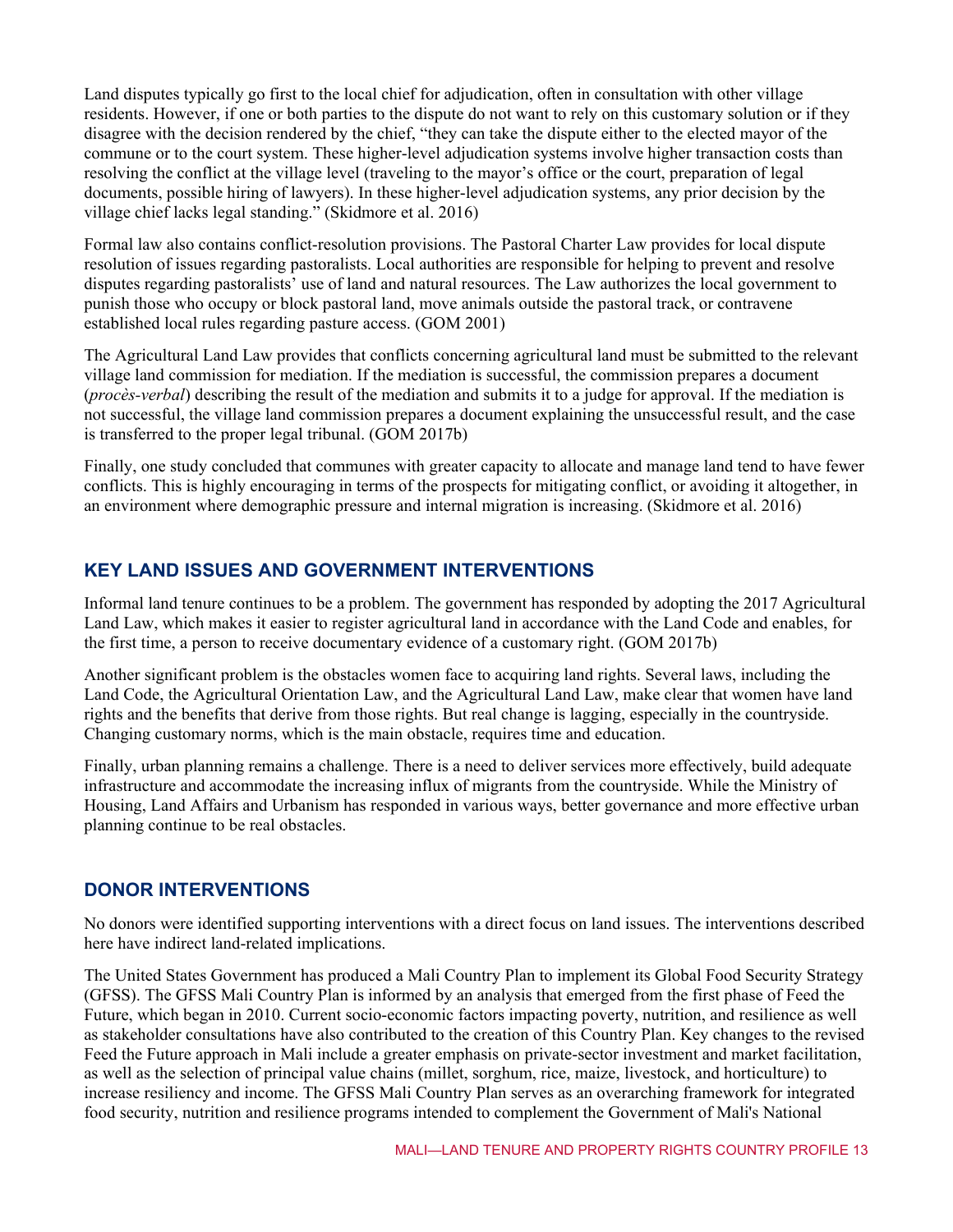Agricultural Investment Plan. (USG 2016; USG 2018)

USAID focuses on increasing productivity in agriculture through the development of better performing market systems and the sustainable intensification of smallholder farming. These efforts are complemented by private sector engagement and research to advance policy implementation and reform. (USAID 2019a)

Since 2011, the German International Cooperation Agency (GIZ) has supported the following projects: (i) Support to the National Programme for Sustainable Small Scale Irrigation through the financing of the irrigation infrastructure (from 2014-2019, USAID also supported this project); and (ii) promotion of agricultural finance for agri-based enterprises in rural areas (in Mali, Benin, Cameroon, Mali, Nigeria and Zambia) through the expansion of selected financial institutions into the agricultural sector and strengthening the entrepreneurial and financial skills of farmers and agri-based enterprises (2016-2022). (GIZ 2019a)

The World Bank is supporting the Regional Sahel Pastoralism Support Project (PRAPS). This project, which started in 2015 and runs through 2021, seeks to improve access to essential productive assets, services and markets for pastoralists and agro-pastoralists in border areas and along transhumant routes. The project's natural resource management component aims to, among other things, enhance sustainable management of rangeland and infrastructure needed to access water. The project's activities are meant to contribute to conflict avoidance or mitigation. (World Bank 2019g)

France, the World Bank, and the International Monetary Fund (IMF) are contributing to major infrastructure investments. Several other countries provide bilateral support. Through various projects, the World Bank is strengthening government agricultural institutions and infrastructure, building farmer capacity, improving productivity and strengthening resilience of rural households, reforming the cotton sector, and promoting natural resources management in the context of climate change. The World Bank has also allocated funding for agricultural research. The Rural Community Development Project was implemented between 2005 and 2014, and focused on agriculture, fishing, forestry, water, flood protection, and sanitation. (World Bank 2019b)

The European Union is providing support through several individual projects that focus on irrigation, agricultural research, reform of the agricultural sector, and promotion of specific sub-sectors such as cotton, livestock, and rice. (EU 2019)

#### **2. FRESHWATER (LAKES, RIVERS, GROUNDWATER)**

#### **RESOURCE QUANTITY, QUALITY, USE AND DISTRIBUTION**

Mali's major freshwater resources are the Senegal and Niger Rivers, and especially the Inner Niger Delta, which is the largest inland wetland in West Africa. These rivers have three large dams: the Manantali Dam on the Senegal River is used primarily for hydropower and some irrigation; the Selingue Dam, on a tributary of the Niger River, is used for hydropower and management of the river's flow rates; and the Markala Diversion Dam on the Niger River, is used exclusively to provide water for irrigation. In addition, Mali has an estimated 30 cubic kilometers per year of groundwater that can be used sustainably. This groundwater is either shallow water that is recharged annually as surface water drains into the ground, or deeper fossil water. (USAID 2013; FAO 2015)

The parts of the country that are away from these rivers and delta resources depend primarily upon rainfall and groundwater. Rainfall ranges from over 1000 millimeters per year in the southwest, to less than 300 millimeters per year in the north. Mali is highly vulnerable to drought, especially the areas that are far from the two rivers and the Inner Niger Delta. In those areas, rain-fed farming and pastoralism are still dominant. (USAID 2013)

Mali has about 370,000 hectares of irrigated land, in various forms. About 167,000 hectares of irrigated land is in fully controlled perimeters, most notably the *Office du Niger*, a large-scale irrigation scheme originally established by the French in the 1930s. The rest of the irrigated land is either in *casiers de submersion* (partially controlled perimeters) or *bas fonds* (shallow valleys with high water tables), both of which are largely dependent upon water from annual flooding. Irrigation accounts for as much as 90 percent of all water used in Mali, with the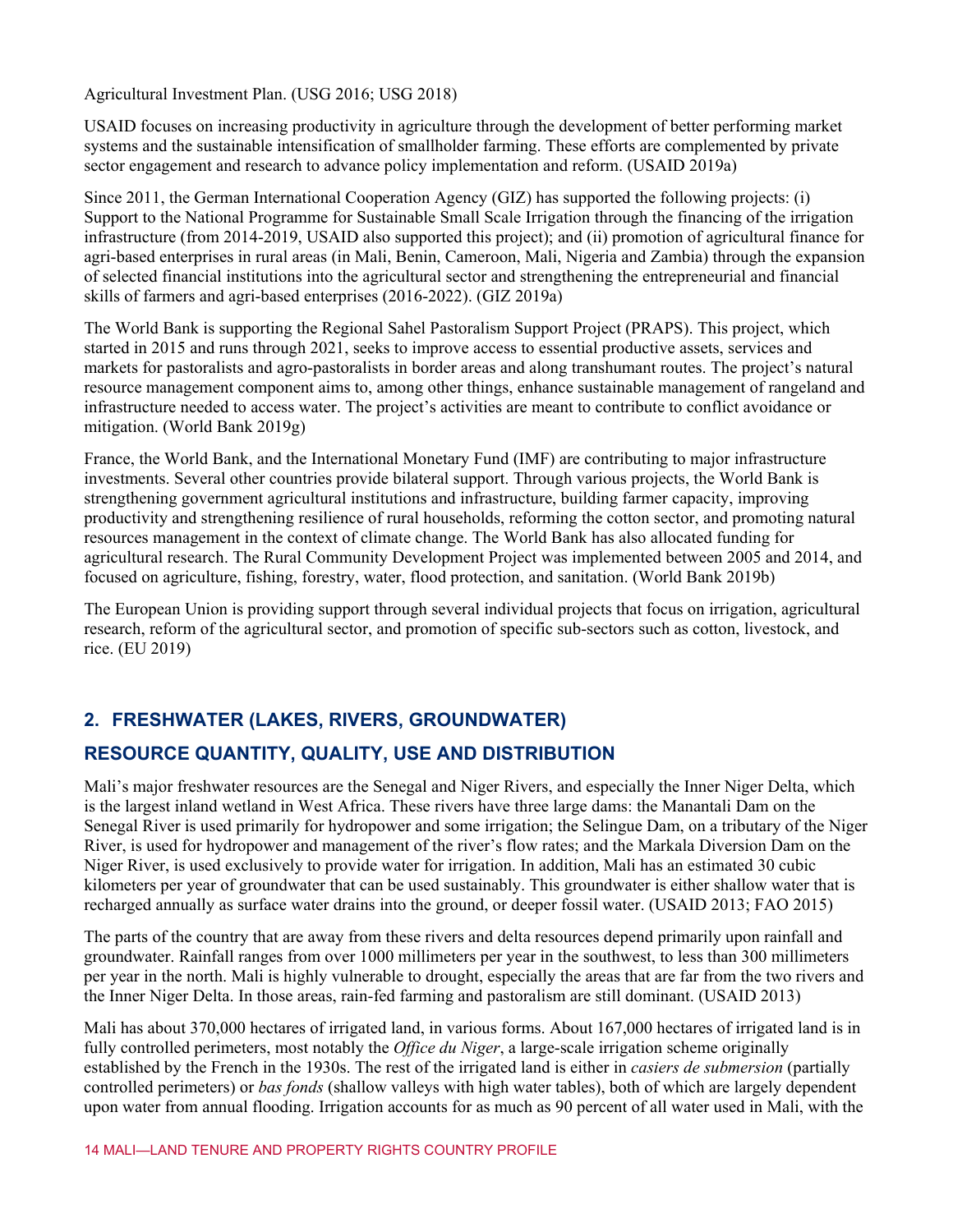remaining water used for household or commercial/industrial purposes (the amounts available are considered adequate). Finally, Mali has a fairly robust fishing industry, especially in the Inner Niger Delta, but its continuing viability depends upon annual floods. (USAID 2013; FAO 2015; Camara 2015)

Turning to drinking water and sanitation, 67 percent of the population has access to improved drinking water, and 22 percent has access to improved sanitation facilities. Not surprisingly, access to improved drinking water is higher in urban areas (91 percent of the population) than in rural areas (54 percent), and the same is true for access to improved sanitation facilities (35 percent in urban areas, 15 percent in rural areas). (USAID 2016; WHO 2018)

Finally, Mali does not seem to be paying adequate attention to the productive value of water, i.e., how well are the available water resources being used. This is an important topic for the future to ensure that enough water is available to meet the population's water needs for farming, fishing, livestock, sanitation, drinking water, and other uses. (USAID 2016)

#### **LEGAL FRAMEWORK**

The 2002 Water Code and the Land Code specify that the state owns all water resources with only limited exceptions for smaller bodies of surface water. The state also owns all groundwater. The Water Code regulates the use, conservation, protection, and management of water resources. It also requires permits for extraction of water, with exceptions for water used for domestic purposes and in amounts below specific volumes. The Water Code prohibits discharge of substances that may negatively affect water resources. Under this code, local governments are responsible for ensuring water supply to their immediate populations. (GOM 2000; GOM 2002; USAID 2013)

The Pastoral Charter Law, which governs the use of natural resources by pastoralists, provides free access to rivers, ponds, and lakes in the public domain for watering animals. Pastoralists are responsible for respecting the rights of others and using water in a manner that does not abuse or waste this precious resource. Access to private and traditional wells is subject to permission and terms imposed by the owners. (GOM 2001)

#### **TENURE ISSUES**

Across most of Mali, pastoralists have tenuous water rights, a problem made worse by increasing pressure on resources. Despite what the laws may say, water access is about local power dynamics and customs, and pastoralists must negotiate their water needs within this environment. (UNOWAS 2018)

In irrigation schemes, water rights for small farmers are linked to land-use contracts, typically short-term leases. The leases require payment of water fees, and failure to pay can mean cancellation of the contract and eviction from the land. (Camara 2015; Djiré and Kéita 2016)

#### **GOVERNMENT ADMINISTRATION AND INSTITUTIONS**

The National Directorate for Hydraulics (*Direction Nationale de l'Hydraulique)*, a unit within the Ministry of Energy and Water, is responsible for managing all water resources and the domestic supply. The Directorate's work includes planning and implementation of water resources policy, planning and overseeing construction of hydraulic works, and engagement with communes who manage local water supplies. The Directorate's involvement with water for agriculture is limited. (USAID 2013; GOM 2019c)

Agricultural water supply and distribution is managed primarily by the Ministry of Agriculture. In addition, the *Office du Niger*, a semi-autonomous government agency, is "charged with the development, operation, and management of the irrigated areas of the Inner Niger Delta served by the Markala Dam. It is nominally under the control of the Ministry of Agriculture but has a great deal of independence for operations and investment purposes." (USAID 2013)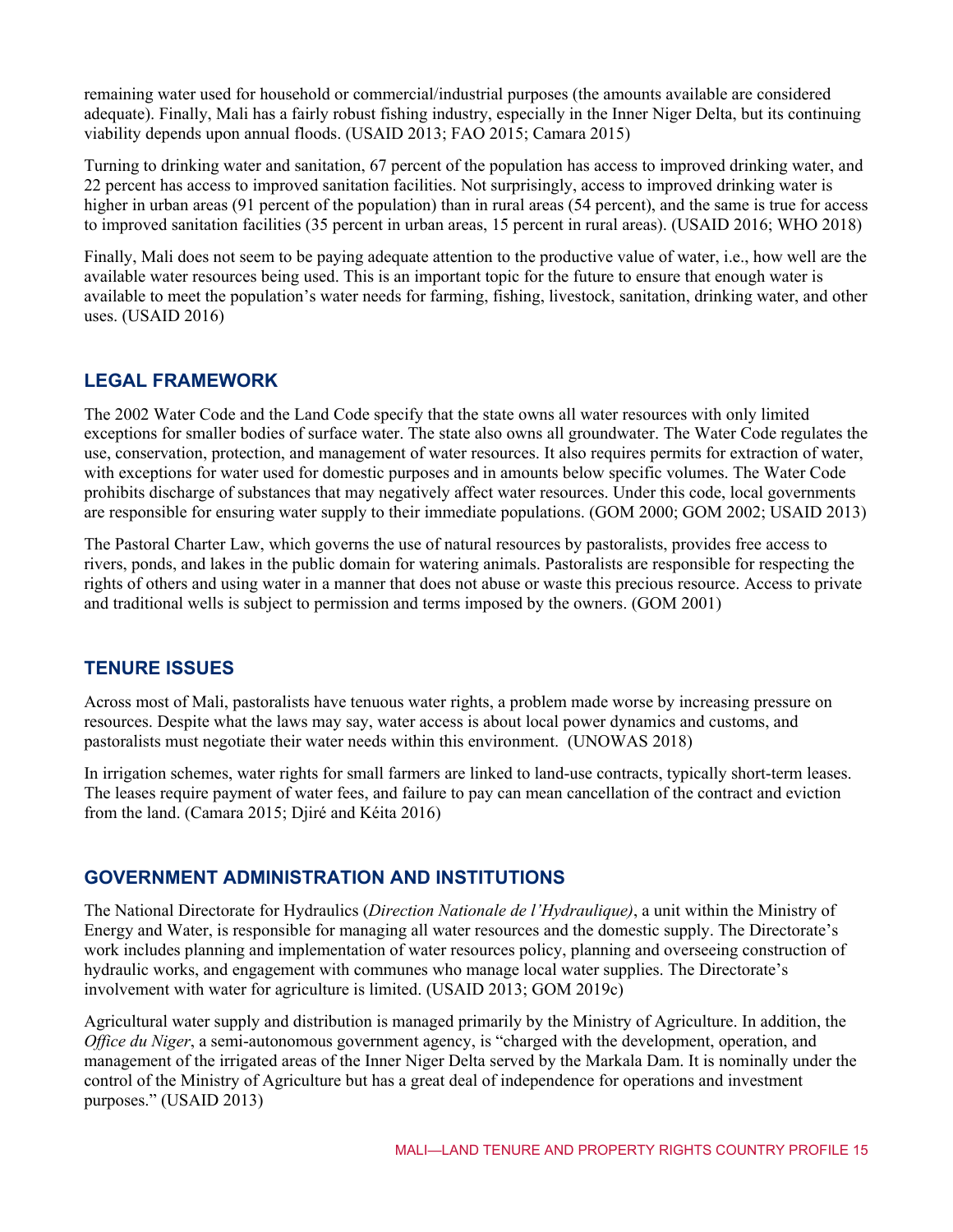Finally, the Ministry of Environment, Sanitation and Sustainable Development is responsible for ensuring that "there is sufficient water for ecological purposes." (USAID 2013)

#### **GOVERNMENT REFORMS, INTERVENTIONS AND INVESTMENTS**

Since 2005 the Government of Mali has been implementing its Sectoral Water and Sanitation Program. The program has three broad objectives: access to clean drinking water; access to sanitation; and integrated water resources management. The Program's implementation plan for 2020-2022 includes constructing or rehabilitating 12,600 modern water points in rural and semi-urban areas, improving water access for animals in pastoral areas, and building the capacity of several institutions with water-related responsibilities. (GOM 2019f)

#### **DONOR INTERVENTIONS AND INVESTMENTS**

The World Bank's Rural Community Development Project was implemented from 2005 to 2014. The Project focused on agriculture, fishing, forestry, water, sanitation and flood protection. The total budget for the project was USD 71 million, with approximately five percent allocated to funding for water, sanitation, and flood protection. The overall project results were deemed by the Bank to be moderately unsatisfactory. In 2018, the World Bank began supporting a project for the rehabilitation of the Niger River aiming at improving the navigation and port service as well as environmental restoration and livelihood improvement at targeted sites in the Inner Niger Delta. The World Bank is also financing a water sanitation project in Bamako, including the construction of water production, storage, and pumping facilities and primary distribution networks and the provision of access to water services through social water connections and stand posts in unserved areas. (World Bank 2010b; World Bank 2017; World Bank 2019c, World Bank 2019d)

GIZ supports capacity-building and institutional development of the local government entities in the decentralization process of supplying drinking water to the people of Mali. The German government is also supporting the national program for sustainable small-scale irrigation. (GIZ 2019b; GIZ 2019d)

The EU is supporting several projects in water sanitation, including the construction of drinking water infrastructure and building the capacity of local government entities responsible for water and sanitation. (EU 2019)

## **3. TREES AND FORESTS**

#### **RESOURCE QUANTITY, QUALITY, USE AND DISTRIBUTION**

Forests cover 4.6 million hectares, or less than four percent of Mali's land area. Most of Mali's forests are found in the semi-humid and Sudanian regions of the south. The country's forests provide rural communities with fuelwood, timber for construction, food, fodder, and medicinal herbs. (FAO 2016; FAO 2001; FAO 2005; USAID 2008; USAID 2015)

In 2001, forests covered about 12.5 million hectares of the country. The drop over the past two decades has been significant. Encroachment of agriculture, unsustainable resource-extraction, and to a lesser degree, climate change are the main causes of land degradation and deforestation in Mali. (FAO 2001; USAID 2008; Maiga 2008; Ashley 2004)

On the bright side, while deforestation continues to be a problem, there is strong evidence of natural regeneration of herbaceous vegetation across the Sahel, including in Mali. Evidence of this "re-greening" comes from data gathered via satellite remote sensing and confirmed by on-the-ground field observations. (Dardel et al. 2014)

Mali has nine million hectares of protected land: one biosphere reserve; three national parks; 14 wildlife reserves;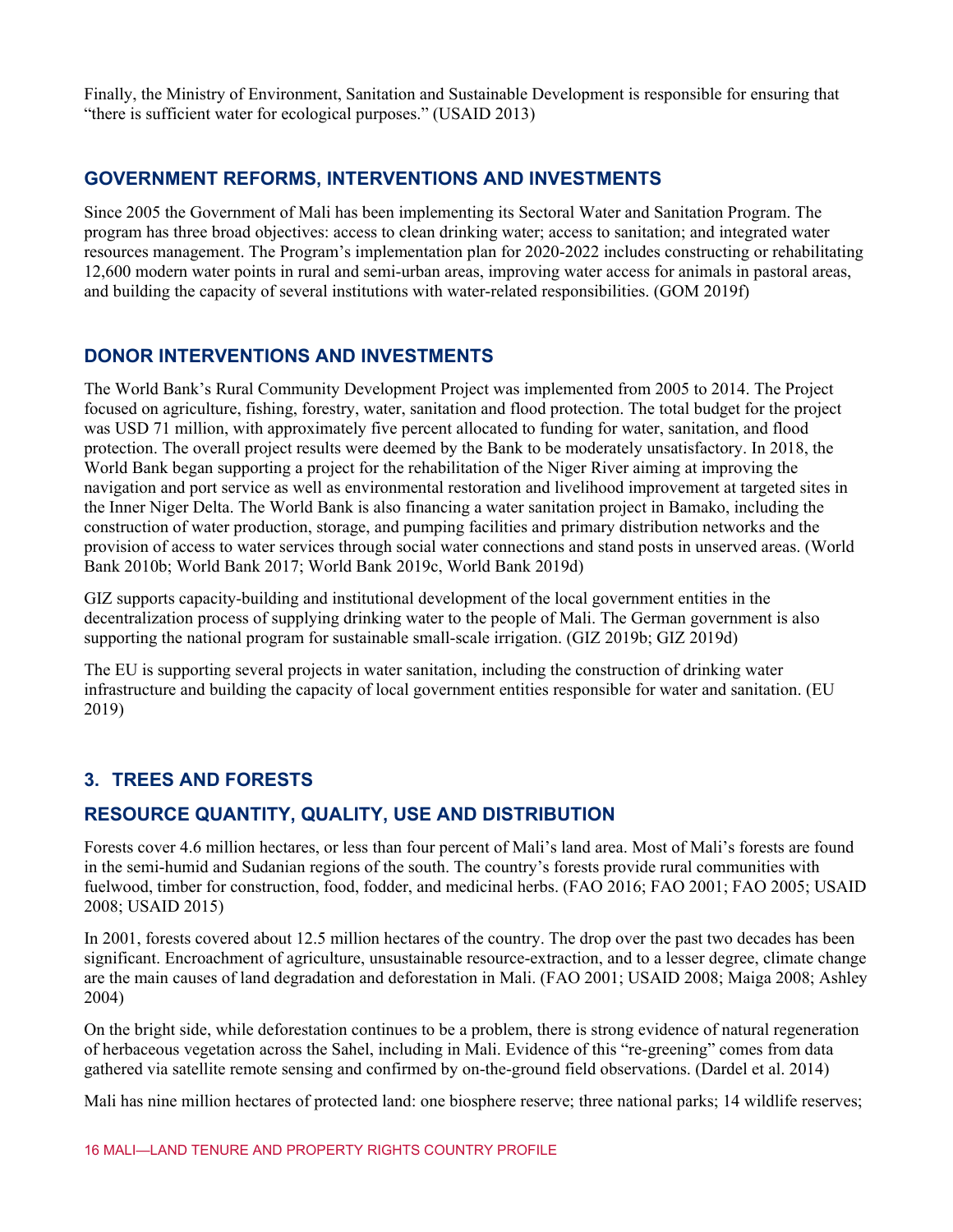and eight hunting areas. In addition, Mali has four wetland areas designated as "wetlands of international importance" (RAMSAR sites) covering 4.2 million hectares, with the Niger River delta being the largest RAMSAR site by far. Taken together, these areas total 13.2 million hectares, or about one percent of Mali's total surface area. However, Mali's protected areas are often protected in name alone. Constrained management resources make protected areas difficult to safeguard, and government workers lack the equipment and financial support to properly protect the forests. (GOM 2014b; RAMSAR 2014)

#### **LEGAL FRAMEWORK**

The 2010 Forestry Law (the Law) replaced two laws from 1995. The Law allows for two forms of rights to exploit forest resources: a use right (*droit d'usage*), which allows individuals and communities to use resources for their personal needs; and a license (*carte d'exploitant forestier*) for commercial forestry. Forest land can be under the control of the state, the municipalities or individuals, and each of these has a legal obligation to take measures necessary to conserve forests and only use them in a sustainable manner. Forests within the domain of the state or municipalities are to be utilized only with a management plan, and the Law lays out various forest classifications and how they can be used. Forests under the control of individuals may be used according to the property rights based upon the Land Code, but with conservation and environment protection obligations. Finally, the Law lays out in detail various prohibited actions and resultant penalties. (GOM 2010)

The Pastoral Charter Law ensures that pastoralists have access to unclassified forests for grazing without charge. Pastoralists are subject to general rules regarding environmental protection and natural stock management. (GOM 2001)

The Law on Agricultural Orientation contains general provisions on foresters and production of forest products. (GOM 2006)

Historically, customary institutions regulated access to forest land and resources such as wood and fruit. The customary institutions, which usually operated at the village level, established rules of access, organized policing of the forest, and punished infringements by confiscating forest products and tools, levying fines, or ostracizing offending persons. Government decentralization and regulation has weakened customary institutions in many areas. However, in some of these areas the government is exploring strengthening customary institutions to play a bigger role in local forest management. (Benjaminsen 2002)

#### **TENURE ISSUES**

The Forestry Law identifies three types of forests: (1) state forests; (2) forests run by territorial collectives; and (3) forests run by private individuals. Most forest land is owned by the state; local rural councils are largely responsible for managing this land. The Law allows people to gather forest products and graze animals on forests controlled by the state and the territorial collectives in a sustainable manner. Commercial forestry can also take place on these forests, but permits are required and must be purchased from the state. Forests run by private individuals can be used in accordance with the rules and restrictions found in the Law and the Land Code. (GOM 2010)

In southern Mali, customary norms provide that non-cultivated woods are open to use by communities and transhumant pastoralists. Visitors to the area seek the approval of village authorities to collect fuelwood. Special fruit trees will often be considered the exclusive common property of the villagers. (Benjaminsen 2002)

#### **GOVERNMENT ADMINISTRATION AND INSTITUTIONS**

The National Directorate for Water and Forests, a department within the Ministry of Environment, Sanitation and Sustainable Development, has a mandate to engage in forest replanting and restoration, forest planning and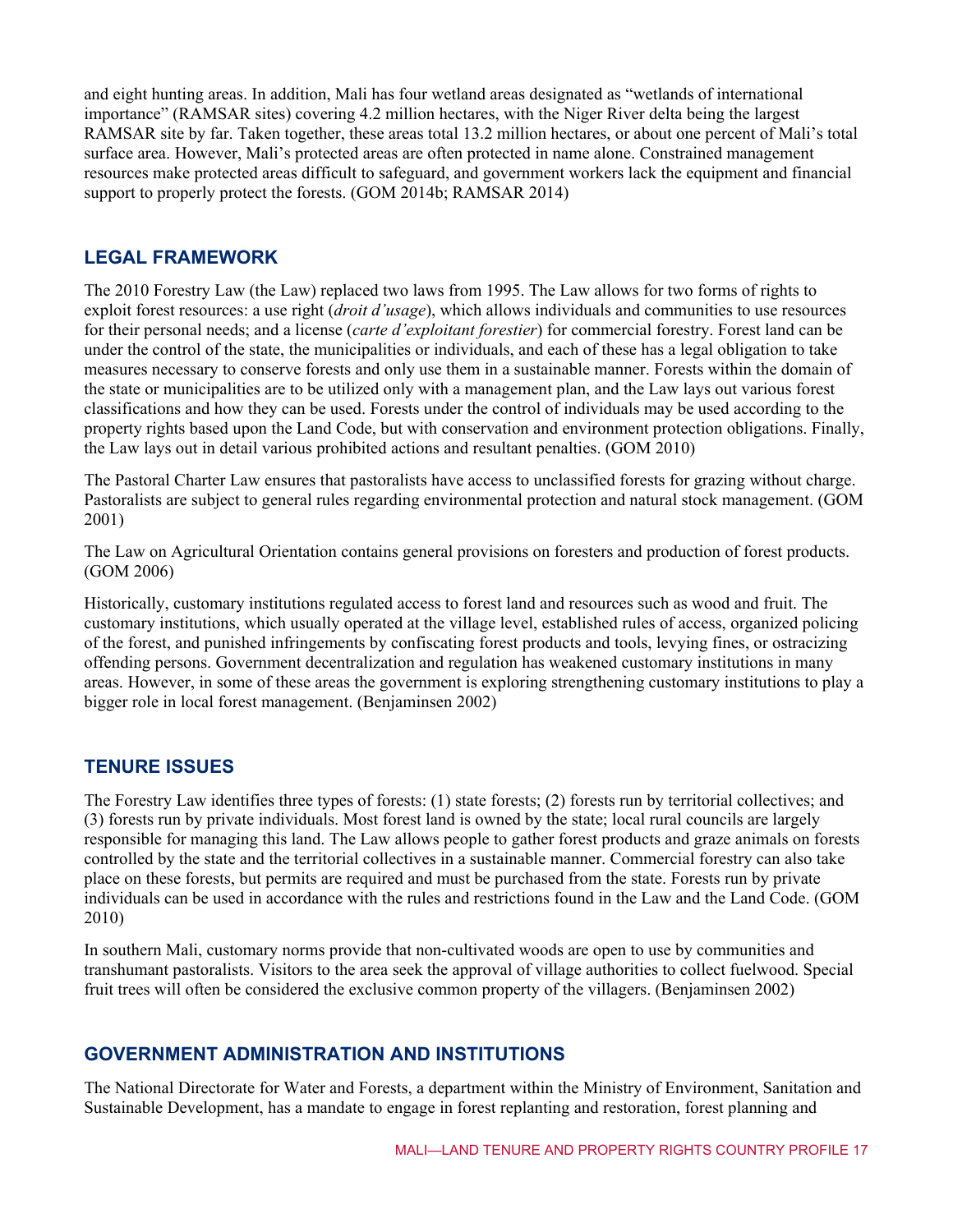production of forest products, and other activities. The Directorate has regional and sub-regional offices responsible for implementing activities in support of the defined objectives. Local government entities and forest users participate in implementing national forest policy in their day-to-day activities. (GOM 2009a; GOM 2009b; GOM 2009c; GOM 2019d).

#### **GOVERNMENT REFORMS, INTERVENTIONS AND INVESTMENTS**

In 2014, Mali revised its National Strategy and Action Plans for Biological Diversity to bring it into conformity with the Convention on Biological Diversity's 2011-2020 strategic plan. The Strategy seeks to "assure the conservation and sustainable use of diverse biological resources for present and future generations." The Strategy identifies several threats to biodiversity, including climate change, natural habitat fragmentation (overgrazing and excessive wood cutting are primary causes of this), and insufficient institutional capacity. In response, the Strategy proposes a detailed action plan to address the following strategic approaches: (1) integrate biodiversity conservation into regular government and societal initiatives; (2) minimize direct threats to biodiversity; (3) improve the state of biodiversity by protecting ecosystems, etc.; (4) strengthen the benefits that can be derived from biological diversity and ecosystem services; and (5) plan, research and invest in capacity building. (GOM 2014b)

#### **DONOR INTERVENTIONS AND INVESTMENTS**

The US Feed the Future initiative is supporting a project on agroforestry technology in Mali that seeks to promote the use of improved technologies and management practices by farmers, with the long-term goal of improving resilience, reducing poverty and malnutrition through diversified livelihoods and diets. The project also promotes public private partnerships for tree products that have a high market potential (e.g., Shea butter, beeswax, Jatropha, and other promising tree products). (USAID 2019b)

A second effort completed by the World Bank was the *Natural Resources Management in a Changing Climate Project in Mali*, which ran from 2014 to 2019. One of the goals of this project was to reverse the loss of forest coverage. (World Bank 2019e)

The EU supports several projects in the forest sector with the aim of increasing forest coverage in order to capture more carbon sequestration, do a comprehensive inventory of forest resources and promote sustainable management of forest resources. (EU 2019)

Finally, Mali participates in the Great Green Wall Initiative, an effort to establish green and productive landscapes in a belt across northern Africa to combat "land degradation, desertification and drought." The initiative is led by the African Union, and in Mali donors such as the World Bank and FAO have provided significant support. (Landscape News 2018; World Bank 2019e)

#### **4. MINERALS**

#### **RESOURCE QUANTITY, QUALITY, USE AND DISTRIBUTION**

Mali's mineral sector represents about six and a half percent of GDP, 65 percent of total exports, and 20 percent of total fiscal revenues. Gold is the main mineral extracted in Mali. The country is the third largest gold producer in Africa. Mali also mines semi-precious stones, rock salt, sand, and gravel. The country has vast undeveloped mineral resources, including bauxite, gypsum, manganese, and uranium. (IMF 2018)

The majority of Mali's mineral deposits are found in the east and west of the country. Gold is primarily extracted from the Kalana, the Morila, the Sadiola Hill, and the Yatela Mines. Nevertheless, few new gold deposits are being found and ore reserves are in decline. (USG 2018)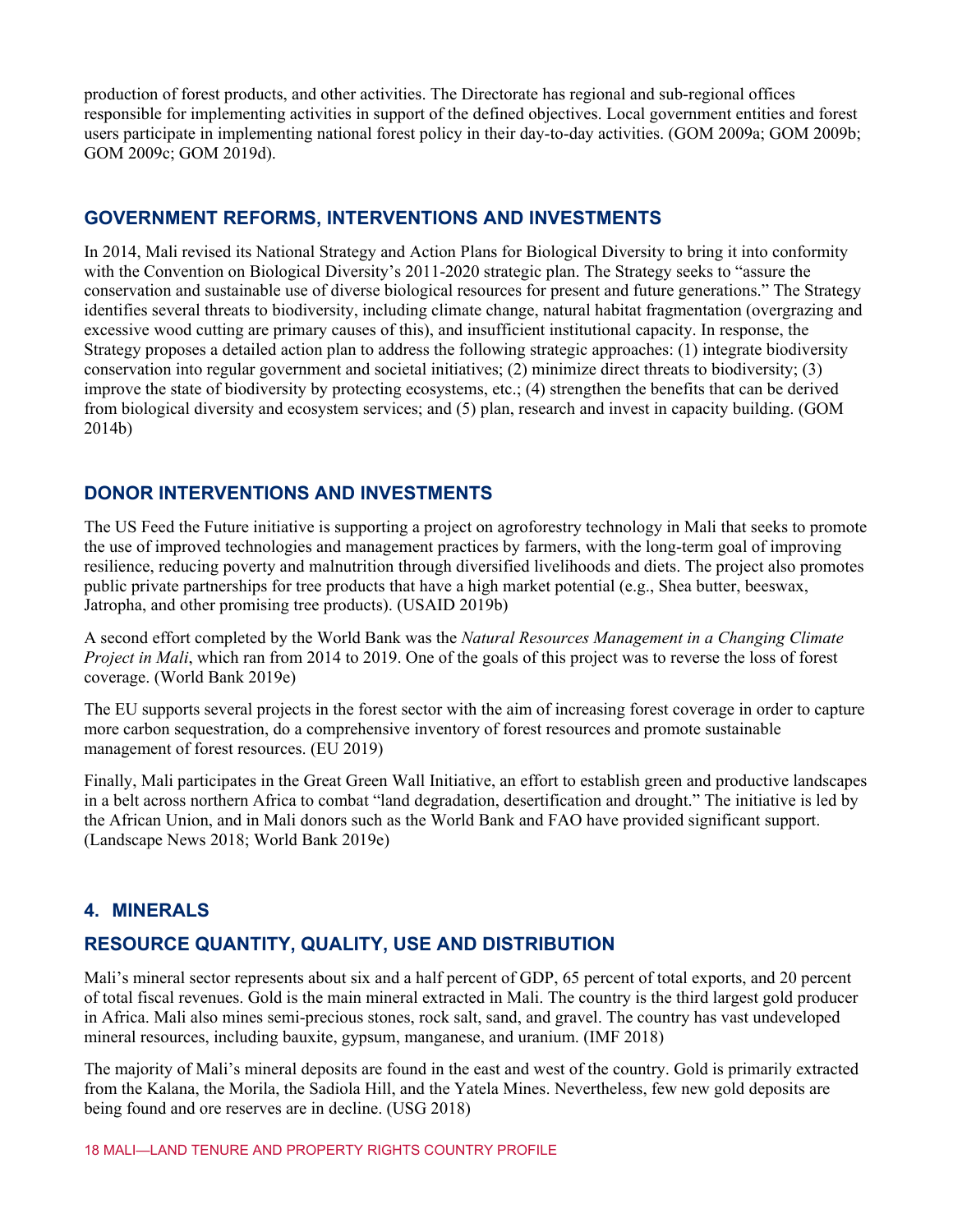Industrial mining produces the bulk of minerals and is carried out by multinational companies, but artisanal mining is also significant. It is estimated that there are about 25,000 artisanal gold miners in Mali, and probably far more people who mine only occasionally. (World Bank 2015; IIED 2019)

A useful indicator of mining-resource distribution is the extent to which the welfare of the population in the areas around the mines is improved by what is certainly a revenue windfall. In the case of gold, mining communities in Mali do receive more money and spend more money than non-mining communities, but differences in overall welfare are marginal. The reason for this disappointing observation is primarily due to limited capacity of local governments to transform higher revenues into better public goods and services. Notably, corruption does not seem to be the reason. (World Bank 2015)

Unfortunately, there is not enough information about the environmental impacts of mining in Mali and their effects on public health. But, as in all mining environments in developing countries, there are concerns about adherence to environmental standards and potential impact on people's health. (IIED 2018)

#### **LEGAL FRAMEWORK**

The Mining Code of 2012 covers key aspects of mining operations, exploration, and extraction; relations of mining rights holders with landowners and the state; and health, safety, labor, and related issues. The 2012 implementing decree for the mining code establishes its many implementation procedures. However, the operations of some mining companies are still guided by the 1999 Mining Code. Mali also follows the mining law promulgated by the West African Economic and Monetary Union. In 2013 Mali became a member of the Kimberley Process Certification Scheme for identifying "conflict" diamonds: rough diamonds used to fight wars against governments. (GOM 2012a; GOM 2012b; IMF 2018; Kimberley Process 2019)

Neither the Land Law, nor the Mining Code, make provision for communities to claim rights to subsoil resources or to scrutinize mining activities on local land. Moreover, under the law, mining rights are generally superior to agricultural and pastoral rights. (GOM 2000; GOM 2012a; Djiré and Kéita 2016)

#### **TENURE ISSUES**

The state owns all minerals in Mali. Corporations, including foreign corporations, can obtain both exploration and exploitation permits. Exploration permits, issued by the Ministry of Mines and Petroleum, grant exclusive title to an area in which to conduct exploration. These permits are valid for three years and are renewable twice. Applicant corporations must demonstrate sufficient levels mining capacity. Exploitation permits, granted by the Head of Government, are required prior to mining within an exploration area and are only granted to companies that hold exploration permits or that have been authorized to search for a given mineral. Exploitation permits grant exclusive rights to exploit the mineral deposits within a specified area for 30 years. The requirements for permits for small-scale, quarry and artisanal mining are also set out in the law. (GOM 2012a; EITI 2016)

#### **GOVERNMENT ADMINISTRATION AND INSTITUTIONS**

The Ministry of Mines and Petroleum is responsible for implementing mining law and policy in Mali. The National Directorate of Geology and Mines (*Direction Nationale de la Géologie et des Mines*), a unit of the Ministry, applies and regulates mining legislation. (GOM 2019d)

#### **GOVERNMENT REFORMS, INTERVENTIONS AND INVESTMENTS**

In August 2019, a new Mining Code was approved by the Council of Ministers. The new changes, with respect to the 2012 Code, are intended to increase the flow of revenue to the government and the Malian population, while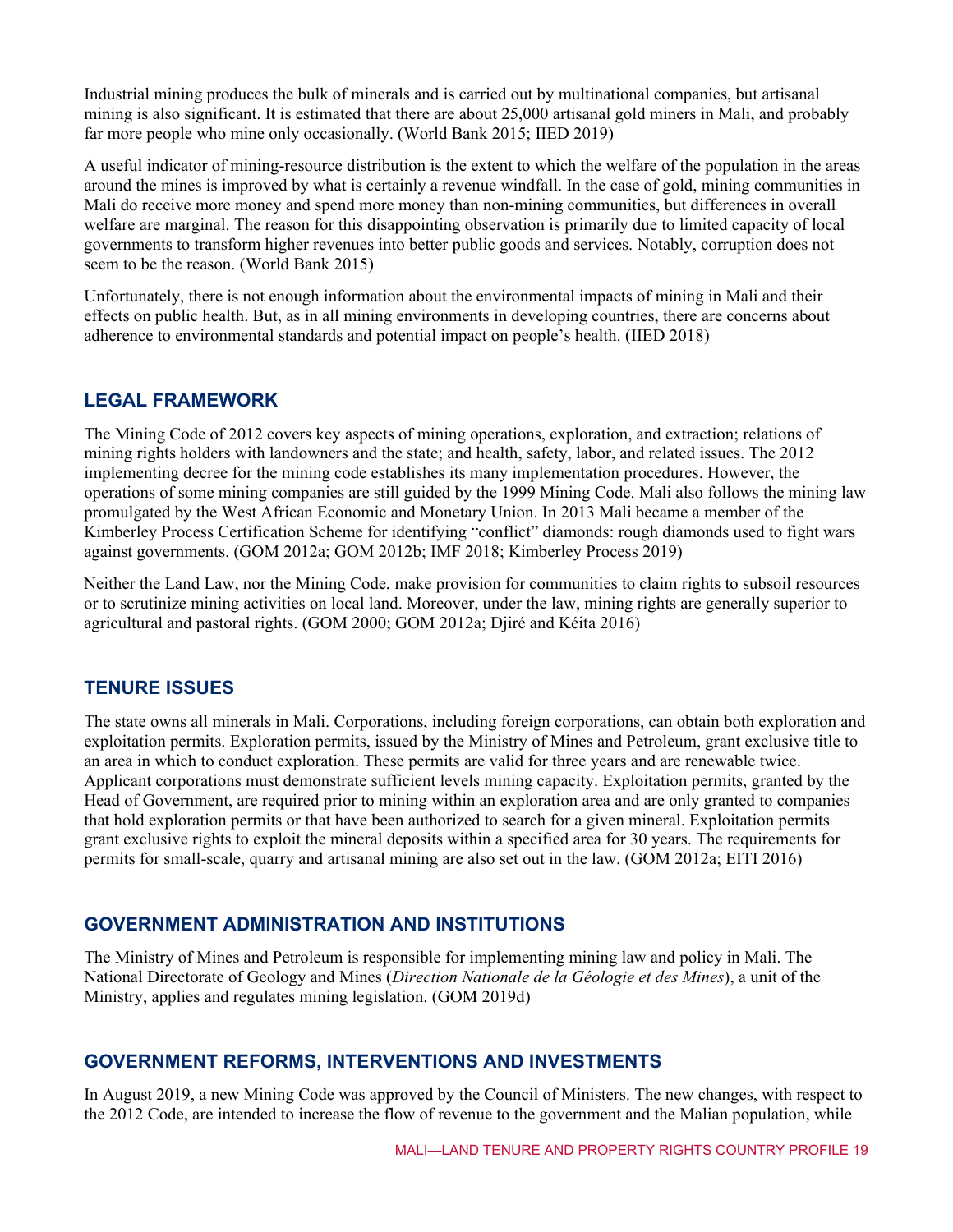reducing profits for the mining companies. As we publish this report, the Malian parliament has yet to approve this new policy. (IIED 2019; World Bank 2019h)

#### **DONOR INTERVENTIONS AND INVESTMENTS**

The World Bank is financing the Governance of Mining Sector Project. This project, which is scheduled to be implemented into mid-2024, includes activities to: improve the GOM's institutional capacity to sustainably manage the mining sector; strengthen revenue transparency; and maximize the local development impact of mining, thus ensuring that the benefits are shared widely. (World Bank 2019f)

GIZ is financing a project to implement the provisions outlined in the African Mining Vision, enhance transparency and improve control over the mining sector. (GIZ 2019c)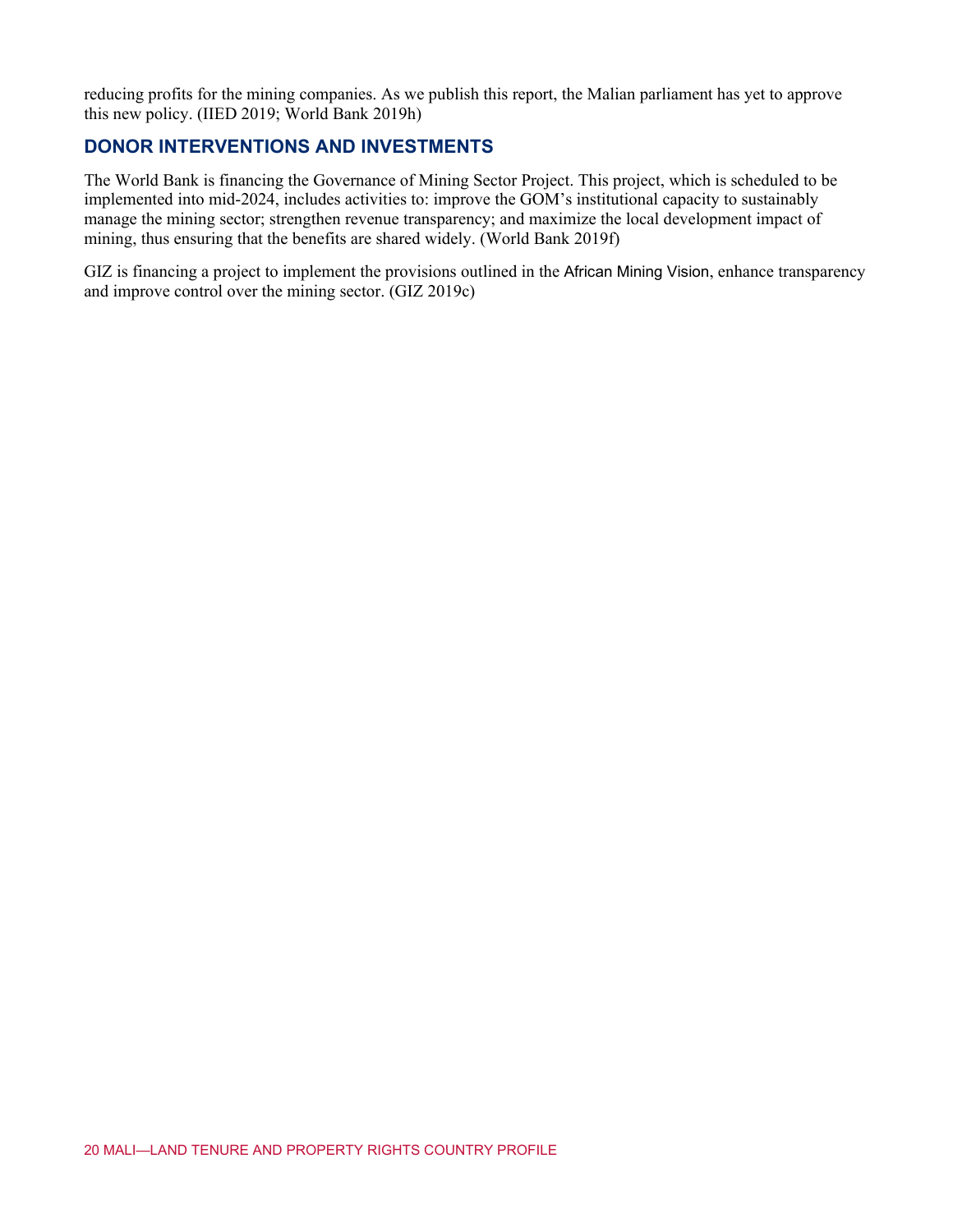#### **DATA SOURCES**

- *Agence d'aménagement des terres et de fournitures de l'eau d'irrigation*. 2019. Description of the project of commercial irrigated agriculture in *Office du Niger* zone. Available at: <https://atimali.ml/projets-ati/pdaic-zon/presentation> (accessed 25 April 2019).
- Ashley, Rebecca. 2004. The Policy Terrain in Protected Area Landscapes: How Laws and Institutions Affect Conservation, Livelihoods, and Agroforestry in the Landscapes Surrounding the Classified Forests of Faira and Dioforongo, Segou, Mali. Working Paper, World Agroforestry Centre (ICRAF). Available at: <http://www.worldagroforestry.org/downloads/Publications/PDFS/wp13949.pdf> (accessed 30 April 2019).
- Benjaminsen, Tor A. 2002. Enclosing the Land: Cotton, Population Growth and Tenure in Mali. Norwegian Journal of Geography, 56:1**–**9. Available at: [https://www.researchgate.net/publication/233592366\\_Enclosing\\_the\\_land\\_Cotton\\_population\\_growth\\_and\\_tenure\\_i](https://www.researchgate.net/publication/233592366_Enclosing_the_land_Cotton_population_growth_and_tenure_in_Mali/download) [n\\_Mali/download](https://www.researchgate.net/publication/233592366_Enclosing_the_land_Cotton_population_growth_and_tenure_in_Mali/download) (accessed 30 April 2019).
- Central Intelligence Agency (CIA). 2018. The World Factbook. Available at: <https://www.cia.gov/library/publications/the-world-factbook/geos/ml.html> (accessed 9 February 2019).
- Camara, Bakary. 2015. Evolution of Land Systems in Mali: The Case of the Southern Mali Cotton Basin (*Évolution des systèmes fonciers au Mali: Cas du basin cotonnier de Mali sud*).
- Camara, Fatoumata. 2017. Land Titles Around Bamako: Modes of Access and Use (*Les titres fonciers autour de Bamako: modes d'accès et impacts sur les usages*). Available at: <https://journals.openedition.org/vertigo/18547> (accessed 30 January 2020).
- CIA. *See* Central Intelligence Agency.
- Dardel, C. et al. 2014. Greening Sahel: 30 Years of Remote Sensing and Field Operations (Mali, Niger), Remote Sensing of Environment. Vol. 140 (January): pp. 350-364. Available at: [https://www.sciencedirect.com/science/article/abs/pii/S0034425713003325?via percent3Dihub#!](https://www.sciencedirect.com/science/article/abs/pii/S0034425713003325?via%3Dihub#!) (accessed 29 April 2019).
- Djiré, Moussa. 2006. Improving Tenure Security for the Rural Poor: Mali Country Case Study. Working Paper No. 4. FAO/LEP. Available at: <http://www.fao.org/3/a-k0785e.pdf> (accessed 30 April 2019).
- ———. 2007. Land registration in Mali No land ownership for farmers? July. Issue Paper No. 144. IIED. Available at: <https://pubs.iied.org/pdfs/12538IIED.pdf> (accessed 30 April 2019).
- Djiré, Moussa and Amadou Kéita. 2016. Analytical Framework for Land Governance in Mali. Available at: [http://documents.worldbank.org/curated/en/391131504854119331/pdf/119640-WP-P095390-FRENCH-PUBLIC-7-](http://documents.worldbank.org/curated/en/391131504854119331/pdf/119640-WP-P095390-FRENCH-PUBLIC-7-9-2017-10-18-39-Malifinalreport.pdf) [9-2017-10-18-39-Malifinalreport.pdf](http://documents.worldbank.org/curated/en/391131504854119331/pdf/119640-WP-P095390-FRENCH-PUBLIC-7-9-2017-10-18-39-Malifinalreport.pdf) (accessed 30 January 2020).
- Durand-Lasserve, Alain et al. 2015. Land Delivery Systems in West African Cities: The Example of Bamako, Mali. Available at: [https://openknowledge.worldbank.org/bitstream/handle/10986/21613/9781464804335.pdf?sequence=1&isAllowed=](https://openknowledge.worldbank.org/bitstream/handle/10986/21613/9781464804335.pdf?sequence=1&isAllowed=y) [y](https://openknowledge.worldbank.org/bitstream/handle/10986/21613/9781464804335.pdf?sequence=1&isAllowed=y) (accessed 10 February 2019).
- Economic Community of West African States. 1998. Decision A/DEC.5/10/98 Relating to the Regulations on Transhumance between ECOWAS Member States. Available at: <https://ecpf.ecowas.int/wp-content/uploads/2016/01/Decision-1998-English.pdf> (accessed 27 January 2020).
- ECOWAS. *See* Economic Community of West African States.
- EITI. *See* Extractive Industries Transparency Initiative.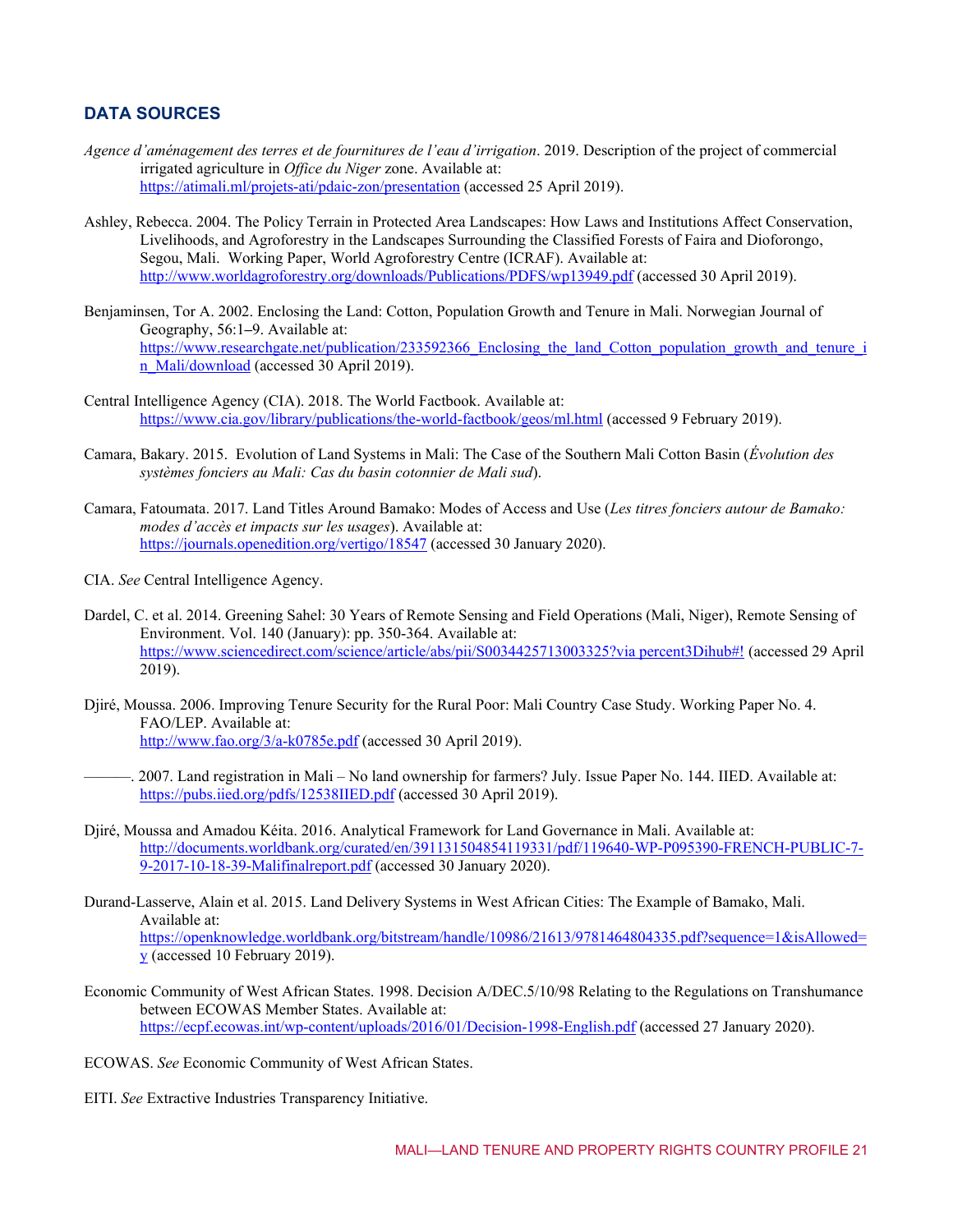EU. *See* European Union.

- European Union. 2019. Database European Aid Explorer, Mali. Available at: <https://euaidexplorer.ec.europa.eu/SearchPageAction.do> (accessed 7 February 2019).
- Extractive Industries Transparency Initiative. 2016. Rapport ITIE Mali 2016. Available at: [https://eiti.org/files/documents/rapport-itie-mali-2016-version-finale-03.12.2018\\_0.pdf](https://eiti.org/files/documents/rapport-itie-mali-2016-version-finale-03.12.2018_0.pdf) (accessed 30 January 2020).
- FAO. *See* Food and Agriculture Organization.
	- Food and Agriculture Organization. 2001. The Forest Revenue System and Government Expenditure on Forestry in Mali. Available at: <http://www.fao.org/3/AC650E/AC650E00.htm#TOC> (accessed 30 April 2019).
- 2005. Global Forest Resources Assessment. Available at: <http://www.fao.org/forestry/fra/53018/en/> (accessed 23 March 2009).
- . 2014. CountryStat Database Mali. Available at: <http://mali.countrystat.org/key-indicators/en/> (accessed 9 February 2019).
- ———. 2015. Aquastat: Country Profile Mali. Available at: <http://www.fao.org/3/ca0200fr/CA0200FR.pdf> (accessed 29 January 2020).
- ———. 2016. Forest and livestock statistics. CountryStat Database Mali. Available at: <http://www.fao.org/faostat/en/#data/RL> (accessed 16 December 2019).
- ———. 2018. *Profil National Genre des Secteurs de l'Agriculture et du Développement Rural: Mali*. Available at: <http://www.fao.org/3/i8706fr/I8706FR.pdf> (accessed 7 February 2019).
- ———. 2019. World Food and Agriculture Statistical Pocketbook 2019. Available at: <http://www.fao.org/documents/card/en/c/ca6463en> (accessed 25 January 2020).
- Fraser Institute. 2019. Economic Freedom of the World: 2019 Annual Report. Available at: <https://www.fraserinstitute.org/resource-file?nid=13069&fid=12710> (accessed 11 February 2020).
- GIZ. *See* German International Cooperation Agency.
- GOM. *See* Government of Mali.
- German International Cooperation Agency. 2019a. Project Data, Mali. Available at: [https://www.giz.de/projektdaten/index.action?request\\_locale=en\\_EN#?region=3&countries=ML](https://www.giz.de/projektdaten/index.action?request_locale=en_EN#?region=3&countries=ML) (accessed 7 February 2019).
- ———. 2019b. Project data. Sustainable drinking water supply and sanitation in Mali. Available at: [https://www.giz.de/projektdaten/index.action?request\\_locale=en\\_EN#?region=3&countries=ML](https://www.giz.de/projektdaten/index.action?request_locale=en_EN#?region=3&countries=ML) (accessed 8 February 2019).
- ———. 2019c. Project Description. Improving Resource Governance in the Extractive Sector. Available at: <https://www.giz.de/en/worldwide/31584.html> (accessed 9 February 2019).
	- ———. 2019d. Project Description. Food Security through Small-Scale Irrigation. Available at: <https://www.giz.de/en/worldwide/30245.html> (accessed 30 January 2020).
- Government of Mali. 1992. The Constitution of the Republic of Mali. Available at: [http://confinder.richmond.edu/admin/docs/Mali.pdf \(](http://confinder.richmond.edu/admin/docs/Mali.pdf)accessed 30 April 2010).
	- ———. 2000. Ordinance No 00-27/P-RM of 22 March 2000, Pertaining to the State Property and Land Code (*Portant Code Domanial et Foncier)*. Available at: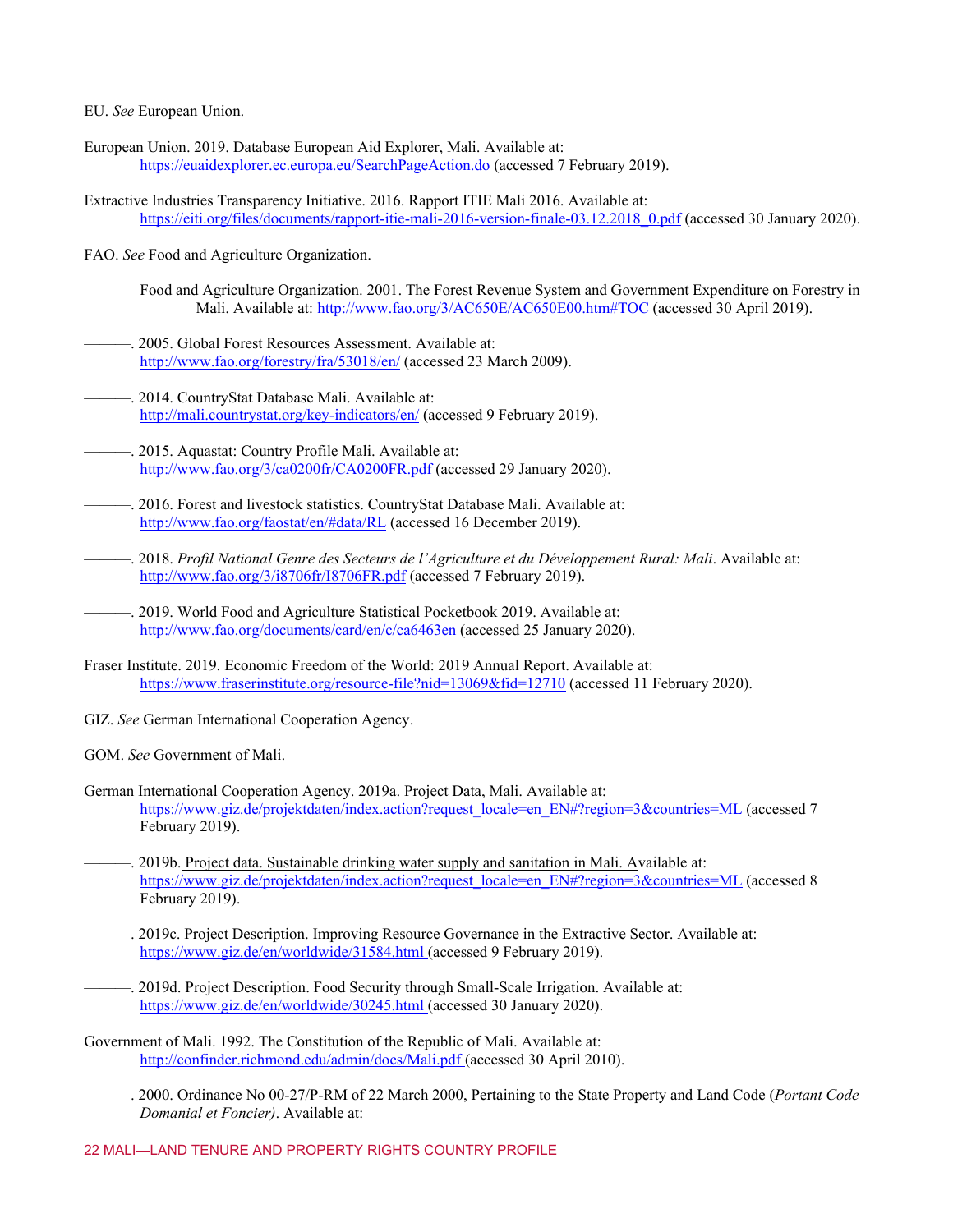<http://www.droit-afrique.com/upload/doc/mali/Mali-Code-2000-domanial-et-foncier-MAJ-2002.pdf> (accessed 10 February 2019).

- ———. 2001. Law No. 01-004 On the Pastoral Charter in the Republic of Mali (*Portant Charte Pastorale en Republique du Mali*). As amended 2003. Available at: <http://hubrural.org/IMG/pdf/charte-pastorale.pdf> (accessed 9 February 2019).
- ———. 2002. Law No. 02-006 On the Water Code (*Portant Code de l'Eau*). Available at: <https://sgg-mali.ml/codes/mali-code-2002-eau.pdf> (accessed 23 January 2020).
- ———. 2006. Law No. 06-45 On Agricultural Orientation *(Portant Loi d'Orientation Agricole*). Available at: <http://extwprlegs1.fao.org/docs/pdf/mli67609.pdf> (accessed 30 January 2020).
- ———. 2009a. Law No. 2009-028 On Creation of the National Directorate for Water and Forests (*Portant Création de la Direction Nationale des Eaux et Forêts*). Available at: <https://sgg-mali.ml/JO/2009/mali-jo-2009-34.pdf> (accessed 2 January 2020).
- ———. 2009b. Decree No. 2009-499 On Establishing the Structure of the National Directorate for Water and Forests (*Determinant le Cadre Organique de la Direction National des Eaux et des Forêts*). Available at: <https://sgg-mali.ml/JO/2009/mali-jo-2009-44.pdf> (accessed 2 January 2020).
- ———. 2009c. Decree No. 2009-500 On Creation of Regional Directorates and Sub-Regional Offices for Water and Forests (*Portant Creation des Directions Regionales et des Services Subregiouaux des Eaux et des Forêts*). Available at: <https://sgg-mali.ml/JO/2009/mali-jo-2009-44.pdf> (accessed 2 January 2020).
- ———. 2010. Law No. 10-29 On Determining the Principles of Management of Resources of the National Forest Domain (*Determinant les Principes de Gestion des Ressources du Domaine Forestier National*). Available at: <http://www.sgg-mali.ml/JO/2010/mali-jo-2010-32.pdf> (accessed 1 February 2019).
- ———. 2012a. Law No. 2012-015 The 2012 Mining Code (*Portant Code Minier*). Available at: <http://www.droit-afrique.com/upload/doc/mali/Mali-Code-2012-minier.pdf> (accessed 11 February 2019).
- ———. 2012b. Decree No. 2012-311 On Implementation of the Mining Code (*Fixant les Conditions et les Modalités d'Application de la Loi Portant Code Minier*). Available at: <http://www.sgg-mali.ml/JO/2012/mali-jo-2012-26.pdf> (accessed 11 February 2019).
- ———. 2013. Agricultural Development Policy of Mali. (*Politique de Développement du Agricole du Mali*). Available at: [http://www.passip.org/pdf/politique/Politique\\_Développement\\_Agricole\\_2013.pdf](http://www.passip.org/pdf/politique/Politique_D%C3%A9veloppement_Agricole_2013.pdf) (accessed 8 February 2019).
- ———. 2014a. Agricultural Land Policy of Mali. (*Politique Foncier Agricole du Mali*). Available at: [http://www.passip.org/passip\\_intranet/pdf-intranet/Politique/9-128 percent20PFA-Mali.pdf](http://www.passip.org/passip_intranet/pdf-intranet/Politique/9-128%20PFA-Mali.pdf) (accessed 10 February 2019).
- ———. 2014b. National Strategy and Action Plans for Biological Diversity. Available at: <https://www.cbd.int/doc/world/ml/ml-nbsap-v2-fr.pdf> (accessed 28 April 2019).
- ———. 2014c. National Plan for Investment in the Agricultural Sector (*Plan Nationale d'Investissement dans le Secteur Agricole*). Available at: [http://www.passip.org/passip\\_intranet/pdf-intranet/Politique/9-36 percent20PNISA\\_version\\_finale\\_sept2014.pdf](http://www.passip.org/passip_intranet/pdf-intranet/Politique/9-36%20PNISA_version_finale_sept2014.pdf)
- ———. 2017a. *Direction National du Genie Rural*. Rapport Annuel 2017. Available at: [https://www.dngr.gouv.ml/fileadmin/documentation/rapport\\_DNGR\\_2017\\_corig percentC3 percentA9\\_final-1.pdf](https://www.dngr.gouv.ml/fileadmin/documentation/rapport_DNGR_2017_corig%C3%A9_final-1.pdf) (Accessed 25 April 2019).
- ———. 2017b. Law No. 2017-001 On Agricultural Land (*Portant Sur le Foncier Agricole*). Available at: <http://sgg-mali.ml/JO/2017/mali-jo-2017-16.pdf> (accessed 16 January 2019).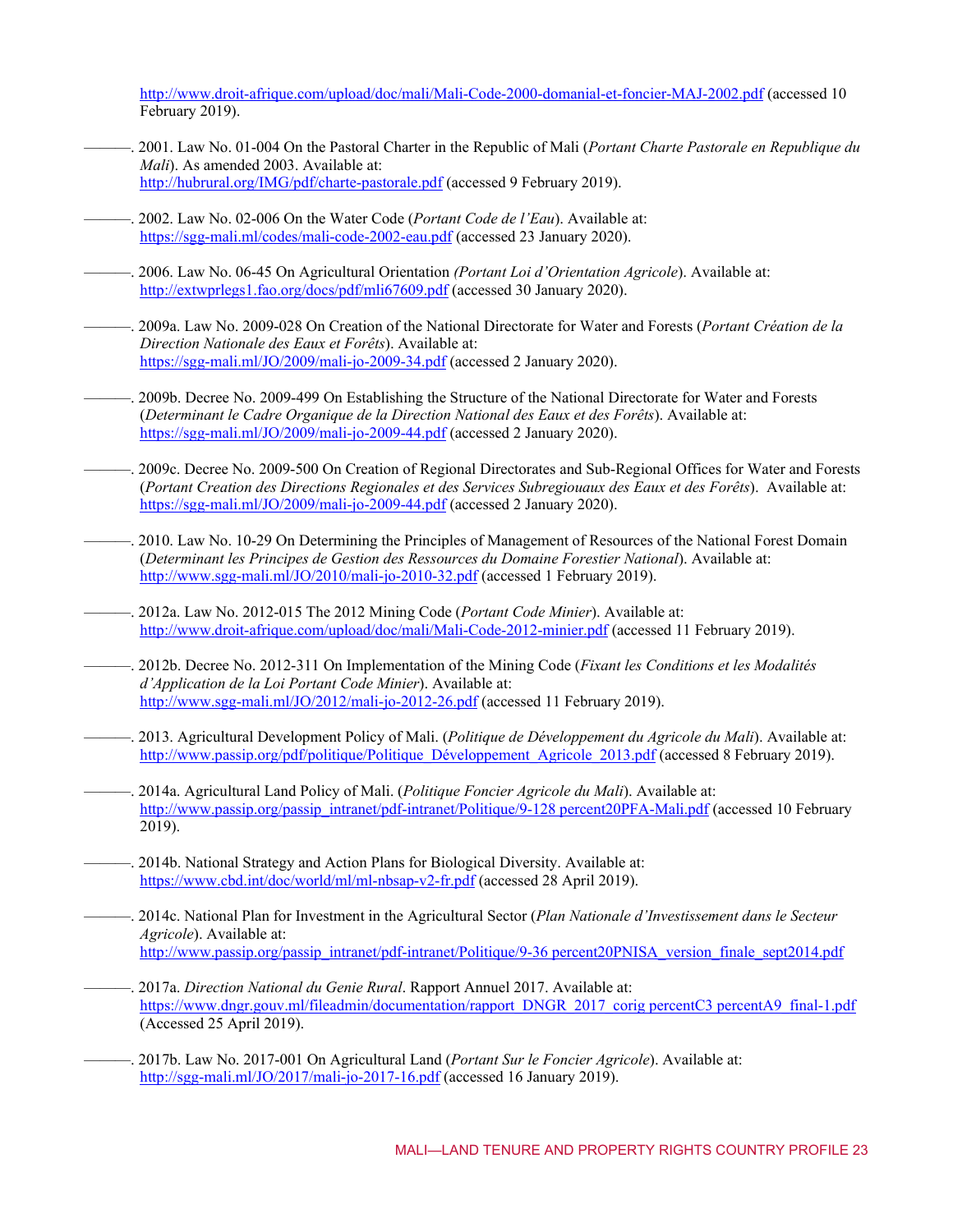- ———. 2017c. *Projet Développement Agriculture Irriguée Commerciale en zone Office du Niger* (PDAIC-ZON) Mali. Available at: [http://documents.worldbank.org/curated/en/790621488188593383/pdf/SFG3085-EA-FRENCH-P159765-](http://documents.worldbank.org/curated/en/790621488188593383/pdf/SFG3085-EA-FRENCH-P159765-Box402891B-PUBLIC-Disclosed-2-24-2017.pdf) [Box402891B-PUBLIC-Disclosed-2-24-2017.pdf](http://documents.worldbank.org/curated/en/790621488188593383/pdf/SFG3085-EA-FRENCH-P159765-Box402891B-PUBLIC-Disclosed-2-24-2017.pdf) (Accessed 25 April 2019).
- ———. 2017d. Law No. 2017-051 On the Code of Territorial Collectives *(Portant Code des Collectivités Territoriales)*. Available at: <https://www.droit-afrique.com/uploads/Mali-Code-2017-collectivites-territoriales.pdf> (accessed 28 January 2020).
- ———. 2017e. Ordinance No. 2017-025 On the Creation of the National Directorate for State Property (*Portant Création de la Direction Nationale des Domaines*). Available at: <http://extwprlegs1.fao.org/docs/pdf/mli165615.pdf> (accessed 30 January 2020).
- ———. 2017f. Ordinance No. 2017-024 On the Creation of the National Directorate for Cadastre *(Portant Création de la Direction Nationale du Cadastre)*. Available at: <http://extwprlegs1.fao.org/docs/pdf/mli165602.pdf>
	- ———. 2018. Decree No. 2018-0657/P-RM On Approval of the National Policy on State Property and Land (*Portant Approbation de la Politique Nationale Domaniale et Foncière*. Available at: <http://sgg-mali.ml/JO/2018/mali-jo-2018-36.pdf> (accessed 30 January 2020).
- ———. 2019a. Website of the *Direction Nationale du Génie Rural*. IPRO IRRIGAR Project page. Available at: <https://www.dngr.gouv.ml/projets-programmes/pnip/ipro-irrigar/> (accessed 25 April 2019).
- ———. 2019b. Website of the *Direction Nationale du Génie Rural*. PNIP Project page. Available at: <https://www.dngr.gouv.ml/projets-programmes/pnip/iprodi-mali-nord/> (accessed 25 April 2019).
- ———. 2019c. Website of the *Direction Nationale du Hydraulique.* Available at: <http://dnhmali.org/> (accessed 3 January 2020).
- ———. 2019d. Decree No. 2019-0331 Establishing the Specific Remit of the Members of the Government (*Fixant les Attributions Specifiques des Membres du Gouvernement*) at: <http://www.ilo.org/dyn/natlex/docs/ELECTRONIC/109136/135322/F1674221723/MLI-109136.pdf> (accessed 30 January 2020).
- ———. 2019e. Land Management in Mali from 1960 to Today. Available at: <https://www.dndc.gouv.ml/la-gestion-fonciere-au-mali/> (accessed 30 January 2020).
- ———. 2019f. *Programme Sectoriel Eau et Assainissement (PROSEA): Cadre de Depenses a Moyen Terme CDMT 2020- 2022, Sous Secteur Eau*. Available at: <http://www.dnhmali.org/IMG/pdf/-275.pdf> (accessed 30 January 2020).
- Heritage Foundation. 2019. 2019 Index of Economic Freedom. Available at: [https://www.heritage.org/index/country/mal](https://www.heritage.org/index/country/mali)[i](https://www.heritage.org/index/country/mali) (accessed 11 February 2020).
- IFAD. *See* International Fund for Agricultural Development.
- IIED. *See* International Institute for Environment and Development.
- IISD. *See* International Institute for Sustainable Development.
- ILO. *See* International Labour Organization.
- IMF. *See* International Monetary Fund.
- International Fund for Agricultural Development (IFAD), 2018. Rural Sector Performance Assessment, 2018. Available at: [https://www.ifad.org/documents/38714170/41133079/Annex\\_A.pdf/9e33d7c7-306d-2445-aa44-86555eaaf5f5](https://www.ifad.org/documents/38714170/41133079/Annex_A.pdf/9e33d7c7-306d-2445-aa44-86555eaaf5f5) (accessed 11 February 2020).

#### 24 MALI—LAND TENURE AND PROPERTY RIGHTS COUNTRY PROFILE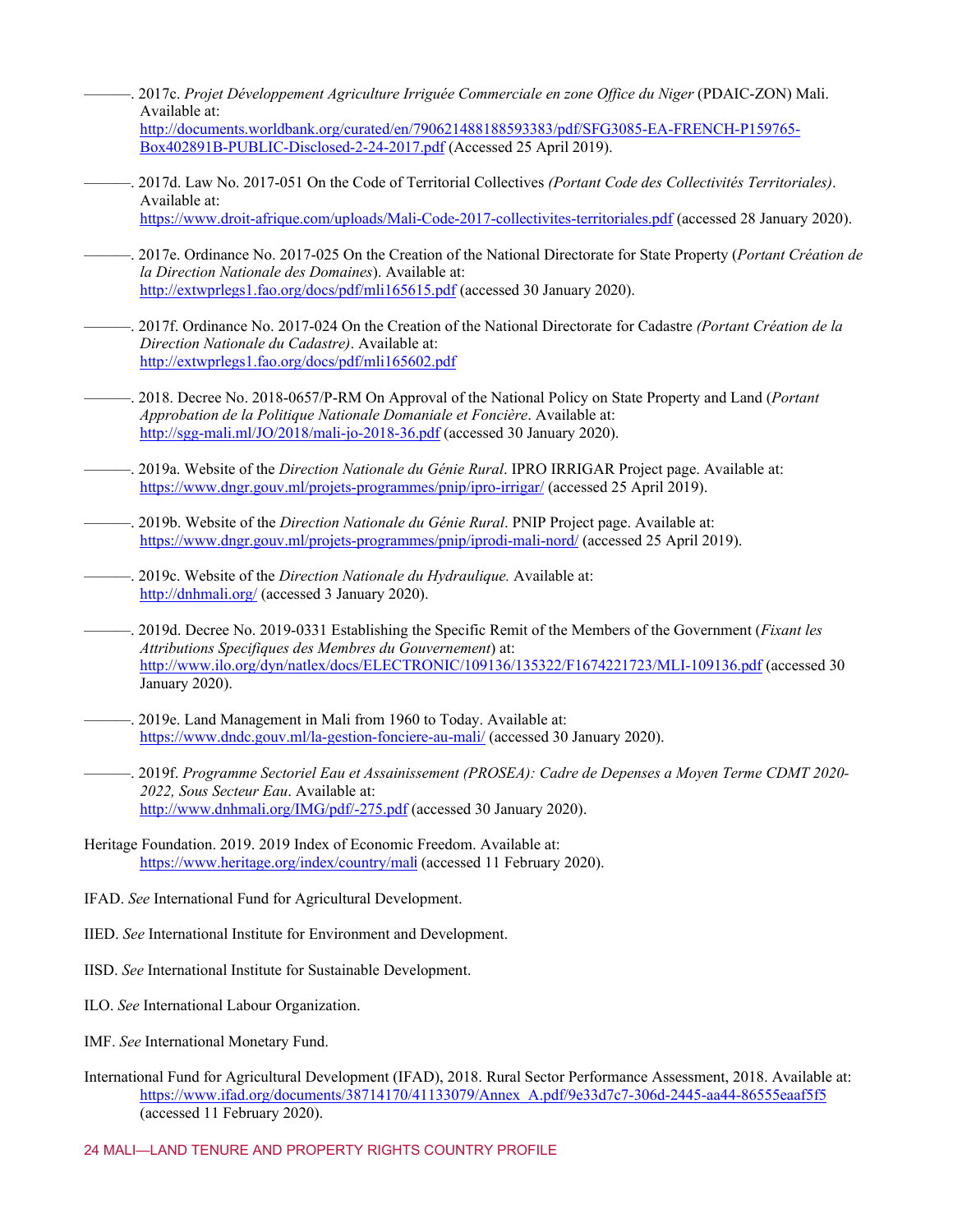- International Institute for Environment and Development. 2009*. Décentralization et Limites Foncièrs au Mali*. Available at: <http://pubs.iied.org/pdfs/12558FIIED.pdf> (accessed 10 February 2019).
- ———. 2018. *Projet de Réforme Minière au Mali: Trois Secteurs Clés à Améliorer*. Available at: <https://pubs.iied.org/pdfs/17491FIIED.pdf> (accessed 30 January 2020).
	- ———. 2019. Mali's New Mining Law: An Improvement, but Fails Artisanal Miners. Available at: <https://www.iied.org/malis-new-mining-law-improvement-fails-artisanal-miners> (accessed 30 January 2020).
- International Institute for Sustainable Development (IISD). 2017. Historic New Law Secures Land for Malian Farmers. Available at: <https://www.iisd.org/blog/historic-new-law-secures-land-malian-farmers> (accessed 1 February 2019).
- International Labour Organization. 2016. Informal Employment. Available at: [https://www.ilo.org/ilostat/faces/oracle/webcenter/portalapp/pagehierarchy/Page3.jspx?MBI\\_ID=524&\\_afrLoop=15](https://www.ilo.org/ilostat/faces/oracle/webcenter/portalapp/pagehierarchy/Page3.jspx?MBI_ID=524&_afrLoop=1590096536428679&_afrWindowMode=0&_afrWindowId=5qyiqy5q_1#!%40%40%3F_afrWindowId%3D5qyiqy5q_1%26_afrLoop%3D1590096536428679%26MBI_ID%3D524%26_afrWindowMode%3D0%26_adf.ctrl-state%3D5qyiqy5q_57)  $90096536428679&\text{afrWindowMode}=0&\text{afrWindowId}=5q\gamma iq\gamma 5q$  1#! percent40 percent40 percent3F\_afrWindowId percent3D5qyiqy5q\_1 percent26\_afrLoop percent3D1590096536428679 [percent26MBI\\_ID percent3D524 percent26\\_afrWindowMode percent3D0 percent26\\_adf.ctrl-state](https://www.ilo.org/ilostat/faces/oracle/webcenter/portalapp/pagehierarchy/Page3.jspx?MBI_ID=524&_afrLoop=1590096536428679&_afrWindowMode=0&_afrWindowId=5qyiqy5q_1#!%40%40%3F_afrWindowId%3D5qyiqy5q_1%26_afrLoop%3D1590096536428679%26MBI_ID%3D524%26_afrWindowMode%3D0%26_adf.ctrl-state%3D5qyiqy5q_57)  [percent3D5qyiqy5q\\_57](https://www.ilo.org/ilostat/faces/oracle/webcenter/portalapp/pagehierarchy/Page3.jspx?MBI_ID=524&_afrLoop=1590096536428679&_afrWindowMode=0&_afrWindowId=5qyiqy5q_1#!%40%40%3F_afrWindowId%3D5qyiqy5q_1%26_afrLoop%3D1590096536428679%26MBI_ID%3D524%26_afrWindowMode%3D0%26_adf.ctrl-state%3D5qyiqy5q_57) (accessed 8 February 2019).
- International Monetary Fund. 2018. Mali: Staff Report for the 2018 Article IV Consultation and Eight and Ninth Review under the Extended Credit Facility Arrangement. Available at: [https://www.imf.org/en/Publications/CR/Issues/2018/05/31/Mali-2018-Article-IV-Consultation-and-Eighth-and-](https://www.imf.org/en/Publications/CR/Issues/2018/05/31/Mali-2018-Article-IV-Consultation-and-Eighth-and-Ninth-Reviews-Under-the-Extended-Credit-45921)[Ninth-Reviews-Under-the-Extended-Credit-45921](https://www.imf.org/en/Publications/CR/Issues/2018/05/31/Mali-2018-Article-IV-Consultation-and-Eighth-and-Ninth-Reviews-Under-the-Extended-Credit-45921) (accessed 30 June 2019),
- International Organization for Migration. 2013. Mali Crisis: A Migration Perspective. Available at: [https://www.iom.int/files/live/sites/iom/files/What-We-Do/docs/Mali-Migration-Crisis\\_June-2013\\_EN.pdf](https://www.iom.int/files/live/sites/iom/files/What-We-Do/docs/Mali-Migration-Crisis_June-2013_EN.pdf) (accessed 30 April 2019)
- IOM. *See* International Organization for Migration.
- Kimberley Process. 2019. Kimberley Process web site. Available at: <https://www.kimberleyprocess.com/en/mali-0> (accessed 11 February 2019).
- LANDac. *See* Netherlands Land Academy.
- Landscape News. 2018. Africa's Great Green Wall: A Work in Progress. Available at: <https://news.globallandscapesforum.org/28687/africas-great-green-wall-a-work-in-progress/> (accessed 28 January 2020)
- Mahoney, Robert et al. 2007. Land Markets Why are They Required and How Will They Develop? Available at: [https://www.fig.net/resources/monthly\\_articles/2007/july\\_2007/july\\_2007\\_mahoney\\_dale\\_mclaren.pdf](https://www.fig.net/resources/monthly_articles/2007/july_2007/july_2007_mahoney_dale_mclaren.pdf) (accessed 30 January 2020).
- Maiga, A.S. 2008. Renewable energy options for a Sahel country: Mali. Renewable and Sustainable Energy Reviews, 12 (2): 564**–**574.
- MCC. *See* Millennium Challenge Corporation.
- Millennium Challenge Corporation. 2019. Country Scorecards: Mali FY20. Available at[: https://www.mcc.gov/who-we](https://www.mcc.gov/who-we-fund/scorecard/fy-2020/ML)[fund/scorecard/fy-2020/ML](https://www.mcc.gov/who-we-fund/scorecard/fy-2020/ML) (accessed 11 February 2020).
- Netherlands Land Academy. 2016. Food Security and Land Governance Factsheet: Mali. Available at: <http://landgovernance.org/assets/20160608-Factsheet-Mali.pdf> (accessed 28 January 2020)
- OECD. *See* Organisation for Economic Cooperation and Development.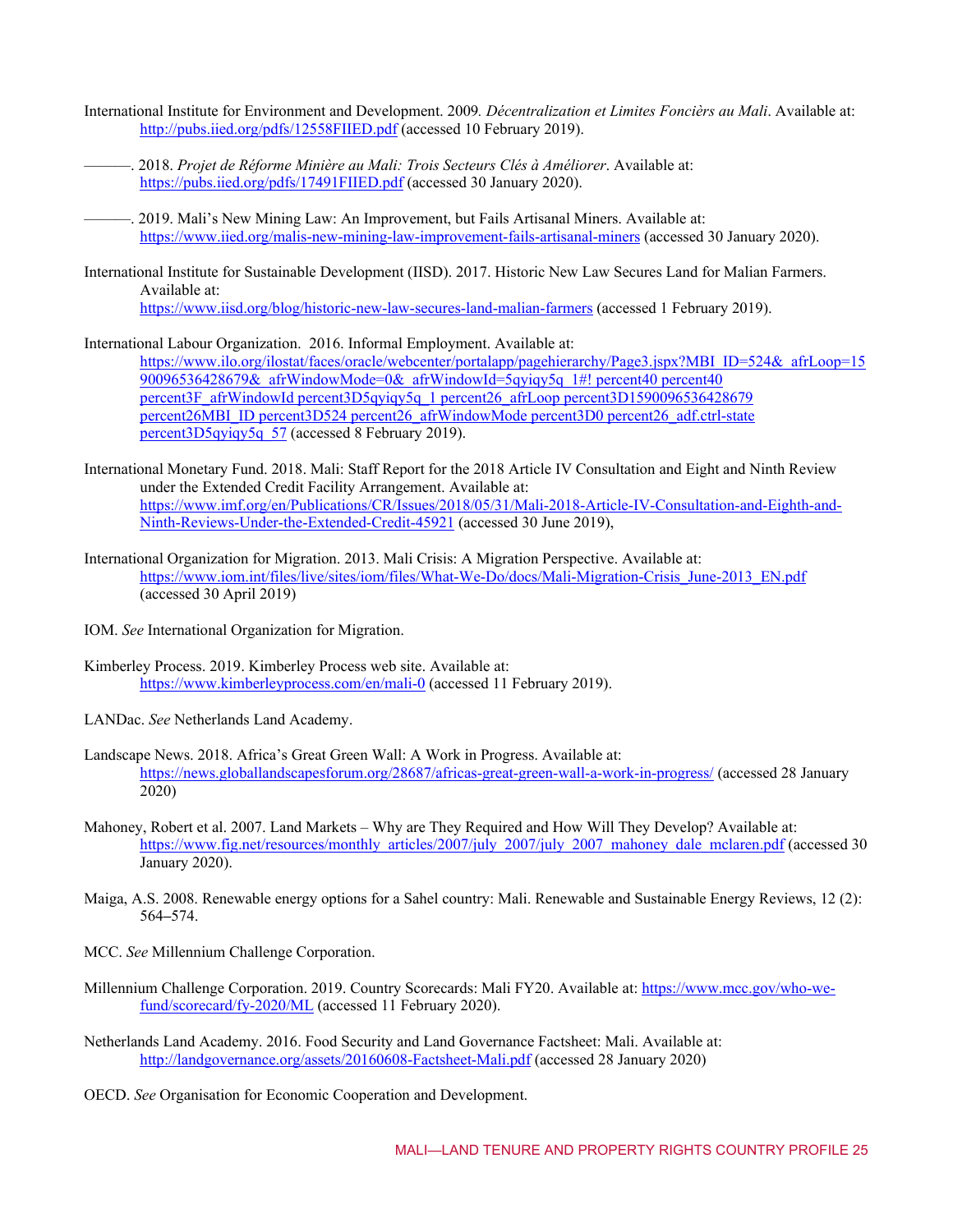- *Office du Niger*. 2019a. *Office du Niger* website. Missions. Available at: <http://www.on-mali.org/on/index.php/missions> (accessed 25 April 2019).
- ———. 2019b. *Office du Niger* website. Presentation. Available at: <http://www.on-mali.org/on/index.php/presentation-on> (accessed 30 June 2019).
- Organisation for Economic Cooperation and Development. 2014a. Social Institutions and Gender Index: Synthesis Report. Available at: <https://www.genderindex.org/wp-content/uploads/files/docs/BrochureSIGI2015.pdf> (accessed 10 February 2019).

2014b. Social Institutions and Gender Index: Mali 2014 Results. Available at: <https://www.genderindex.org/country/mali-2014-results/> (accessed 27 April 2019).

- Population Reference Bureau. 2018. 2018 World Population Data Sheet. Available at: https://www.prb.org/wp-content/uploads/2018/08/2018 WPDS.pdf (accessed 8 February 2019).
- Property Rights Alliance. 2019. 2019 International Property Rights Index: Mali. Available at: <https://internationalpropertyrightsindex.org/country/mali> (accessed 11 February 2020).
- RAMSAR. 2014. Mali RAMSAR sites. Available at: <https://www.ramsar.org/wetland/mali> (accessed 28 April 2019).
- Rolfes, Leonard and Virginia Seitz. 2013. Providing Farmland Ownership Rights to Women in Rural Mali: the MCC Experience. Available at: <https://assets.mcc.gov/content/uploads/2017/05/paper-2013001132101-world-bank-farmland-ownership.pdf> (accessed 30 June 2019).
- Skidmore, Mark et al. 2016. Population Growth, Land Allocation and Conflict in Mali. Area Development and Policy, 1:1, 113-131. Available at: <https://www.tandfonline.com/doi/full/10.1080/23792949.2016.1157444> (accessed 30 April 2019).
- United Nations. 2014. Millennium Development Goals Statistics for Mali. Available at: <http://mdgs.un.org/unsd/mdg/Data.aspx?cr=466>
- United Nations Office for West Africa and the Sahel. 2018. Pastoralism and Security in West Africa and the Sahel: Towards Peaceful Coexistence. Available at: <https://unowas.unmissions.org/pastoralism-and-security-west-africa-and-sahel> (accessed 27 January 2020).
- United States Agency for International Development. 2008. Mali Biodiversity and Tropical Forests Assessment. Available at: [http://pdf.usaid.gov/pdf\\_docs/PNADO183.pdf](http://pdf.usaid.gov/pdf_docs/PNADO183.pdf) (accessed 29 April 2010).
- ———. 2013. Climate Change in Mali: Key Issues in Water Resources. Available at: [https://www.climatelinks.org/sites/default/files/asset/document/Mali\\_Water\\_Resources.pdf](https://www.climatelinks.org/sites/default/files/asset/document/Mali_Water_Resources.pdf) (accessed 3 January 2020).
- ———. 2015. USAID/Mali Environmental Threats and Opportunities Assessment. Available at: [https://pdf.usaid.gov/pdf\\_docs/PA00KXGH.pdf](https://pdf.usaid.gov/pdf_docs/PA00KXGH.pdf) (accessed 30 June 2019).
- ———. 2016. WASH Plus Project statistics. Available at: <http://washplus.org/countries/mali.html> (accessed (20 January 2020).
- ———. 2019a. Mali. Agriculture and food security. Available at: [https://explorer.usaid.gov/cd/MLI?fiscal\\_year=2017&measure=Obligations](https://explorer.usaid.gov/cd/MLI?fiscal_year=2017&measure=Obligations) (accessed 30 June 2019).
- ———. 2019b. Scaling-up climate-smart agroforestry technologies in Mali. Available at: [https://www.usaid.gov/sites/default/files/documents/1860/USAID percent20AEG percent20-](https://www.usaid.gov/sites/default/files/documents/1860/USAID%20AEG%20-%20Agroforesty%20Fact%20Sheet%20-%20FTF%20-%20Nov%20%2716_FINAL.pdf) percent20Agroforesty percent20Fact percent20Sheet 20- percent20FTF percent20- [percent20Nov percent20 percent2716\\_FINAL.pdf](https://www.usaid.gov/sites/default/files/documents/1860/USAID%20AEG%20-%20Agroforesty%20Fact%20Sheet%20-%20FTF%20-%20Nov%20%2716_FINAL.pdf) (accessed 9 February 2019).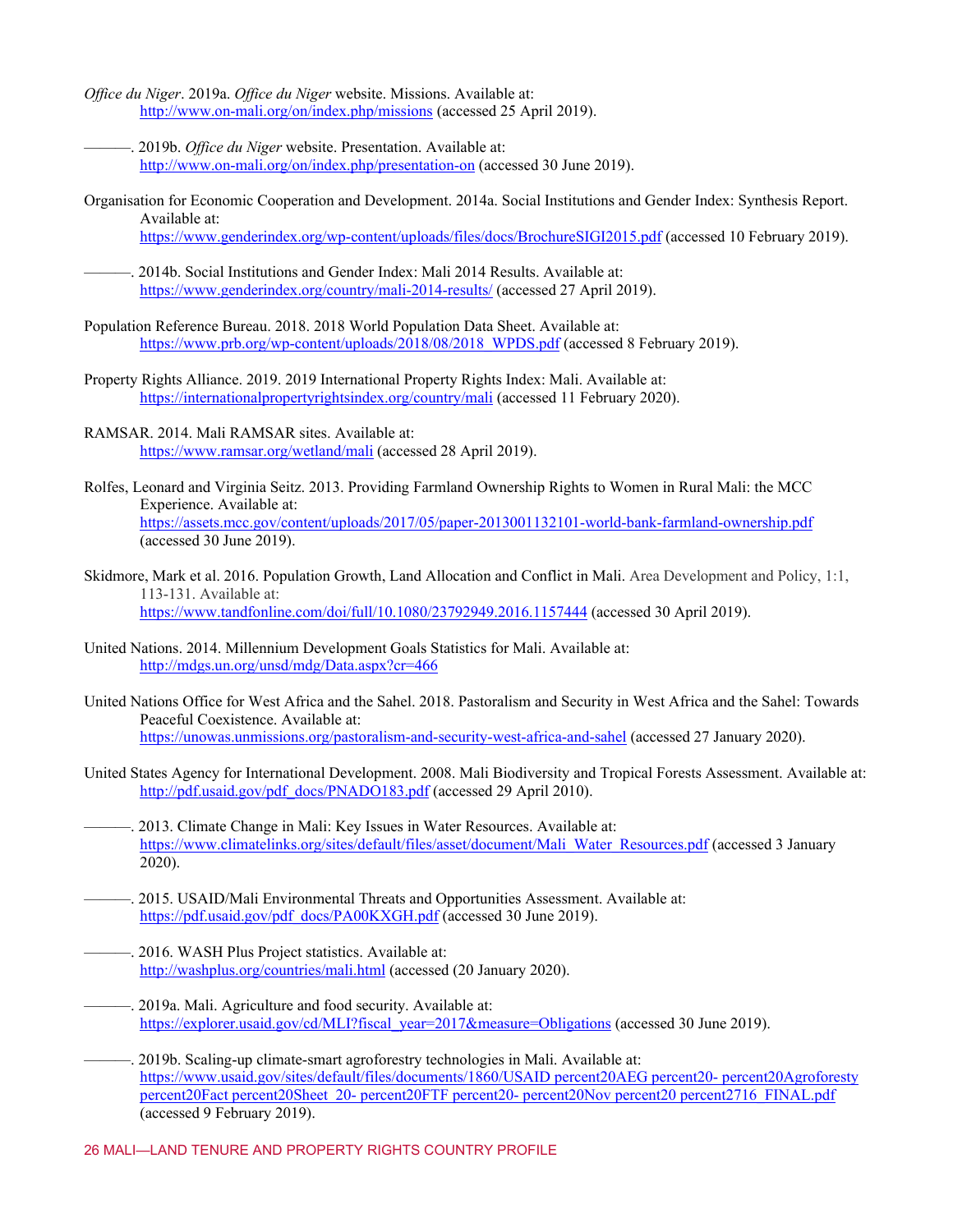- United States Government. 2016. U.S. Government Global Food Security Strategy FY 2017-2021. Available at: <https://www.usaid.gov/what-we-do/agriculture-and-food-security/us-government-global-food-security-strategy> (accessed 2 January 2020).
- 2018. Global Food Security Strategy (GFSS): Mali Country Plan. Available at: https://www.usaid.gov/sites/default/files/documents/1867/Mali\_Country\_Plan.pdf (accessed 2 January 2020).

UNOWAS. *See* United Nations Office for West Africa and the Sahel.

- USAID. *See* United States Agency for International Development.
- USG. *See* United States Government.
- WHO. *See* World Health Organization.
- World Bank. 2008. *Changements structurels des économies rurales dans la mondialisation*. Available at: [http://siteresources.worldbank.org/AFRICAEXT/Resources/RURALSTRUC-MALI\\_Phase2.pdf](http://siteresources.worldbank.org/AFRICAEXT/Resources/RURALSTRUC-MALI_Phase2.pdf) (accessed 26 January 2020).
- ———. 2010a. Mali: Fostering Agricultural Productivity Project: PID Appraisal Stage. Available at: <http://documents.worldbank.org/curated/en/646171468049756398/pdf/PID010Appraisal0Stage01010030201v21.pdf> (accessed 30 April 2019).
- ———. 2010b. Mali's Farmers Benefit from Improved Irrigation Along Niger River. International Development Association (IDA). Available at: [http://documents.worldbank.org/curated/en/441241468302669370/pdf/9288202007May20n0Box0385367B0PUBLI](http://documents.worldbank.org/curated/en/441241468302669370/pdf/9288202007May20n0Box0385367B0PUBLIC.pdf) [C.pdf](http://documents.worldbank.org/curated/en/441241468302669370/pdf/9288202007May20n0Box0385367B0PUBLIC.pdf) (accessed 30 April 2019).
- ———. 2015. Socioeconomic and Fiscal Impact of Large-Scale Gold Mining in Mali. Available at: <https://openknowledge.worldbank.org/handle/10986/22891> (accessed 30 January 2020).
- ———. 2017. Project Performance Assessment Report: Rural Community Development Project. Available at: <http://ieg.worldbankgroup.org/sites/default/files/Data/reports/PPAR-20119-Maliruraldevelopment.pdf> (accessed 30 June 2019).
- ———. 2018. World Development Indicators. Available at: [https://datacatalog.worldbank.org/dataset/world-d](https://datacatalog.worldbank.org/dataset/world-)evelopment-indicators (accessed 11 February 2020).
- ———. 2019a. Doing Business 2019: Training for Reform. Available at: [http://www.doingbusiness.org/content/dam/doingBusiness/media/Annual-Reports/English/DB2019-report\\_web](http://www.doingbusiness.org/content/dam/doingBusiness/media/Annual-Reports/English/DB2019-report_web-version.pdf)[version.pdf](http://www.doingbusiness.org/content/dam/doingBusiness/media/Annual-Reports/English/DB2019-report_web-version.pdf) (accessed 14 January 2019).
- ———. 2019b. Database Projects and Operations, Mali. Available at: [http://projects.worldbank.org/search?lang=en&searchTerm=&countrycode\\_exact=ML](http://projects.worldbank.org/search?lang=en&searchTerm=&countrycode_exact=ML) (accessed 10 February 2019).
- ———. 2019c. Project Description Niger River Rehabilitation. Available at: [http://documents.worldbank.org/curated/en/143131545567206139/pdf/Disclosable-Version-of-the-ISR-Mali-](http://documents.worldbank.org/curated/en/143131545567206139/pdf/Disclosable-Version-of-the-ISR-Mali-Economic-Environmental-Rehabilitation-of-the-Niger-River-P151909-Sequence-No-02.pdf)[Economic-Environmental-Rehabilitation-of-the-Niger-River-P151909-Sequence-No-02.pdf](http://documents.worldbank.org/curated/en/143131545567206139/pdf/Disclosable-Version-of-the-ISR-Mali-Economic-Environmental-Rehabilitation-of-the-Niger-River-P151909-Sequence-No-02.pdf) (accessed 9 February 2019).
- ———. 2019d. Project Description: Bamako Water Supply Project. Available at: <http://projects.worldbank.org/P157438?lang=en> (accessed 9 February 2019).
- ———. 2019e. Project data. Natural Resources Management in a Changing Climate. Available at: [http://projects.worldbank.org/P129516/natural-resources-management-changing-climate](http://projects.worldbank.org/P129516/natural-resources-management-changing-climate-mali?lang=en&tab=overview)[mali?lang=en&tab=overview \(](http://projects.worldbank.org/P129516/natural-resources-management-changing-climate-mali?lang=en&tab=overview)accessed 9 February 2019).